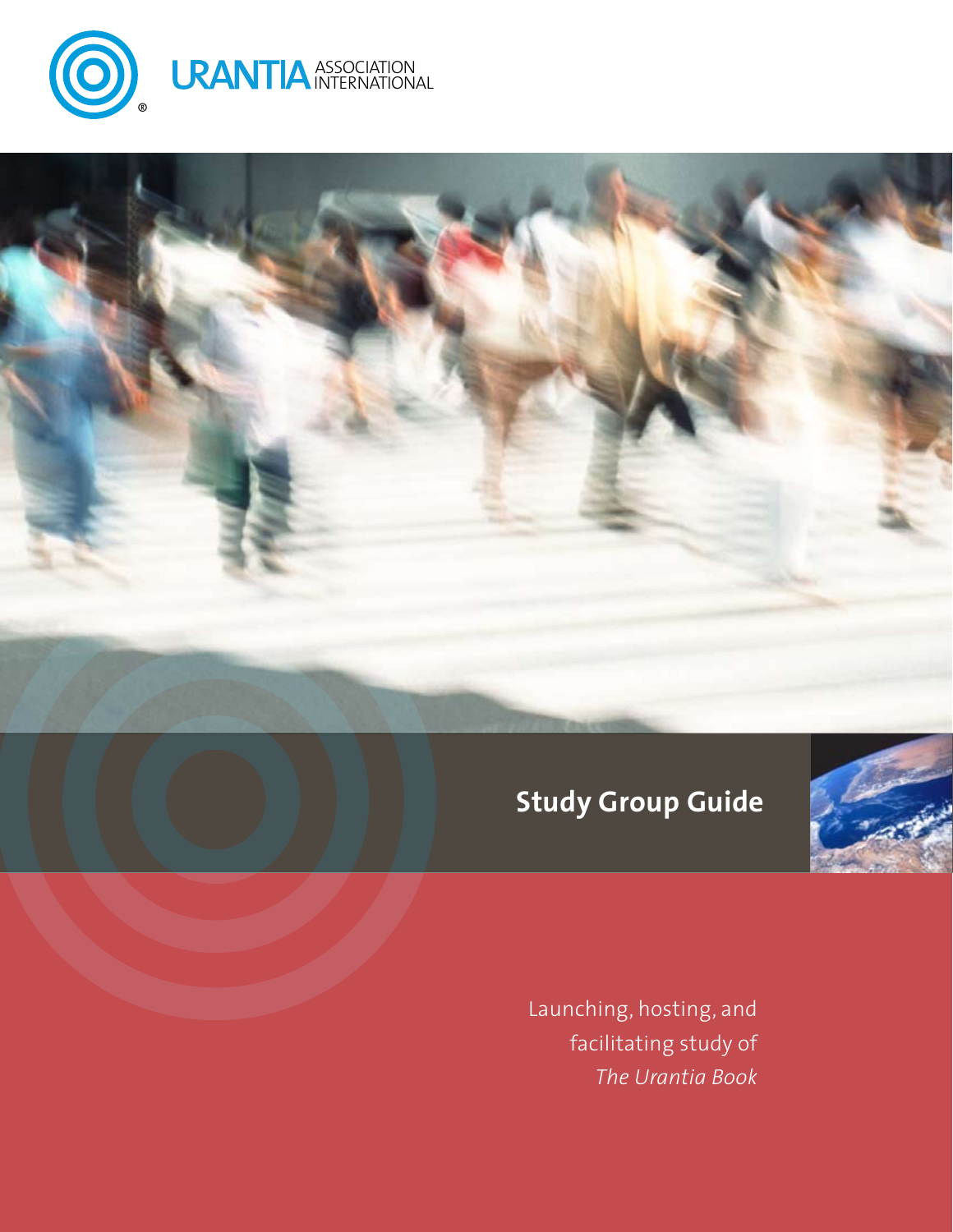Urantia Association International Study Group Committee has produced this guide for creating and maintaining study groups of *The Urantia Book*.

If you are so inspired, we request that a contribution be made to UAI in exchange for the use of this material.

Contributions may be sent to: Urantia Association International Rick Lyon, UAI Executive Administrator, Email: [uaicentraloffice@urantia-uai.org](mailto:uaicentraloffice@urantia-uai.org)

559 West Diversey Parkway #351 Chicago, IL 60614 USA

Phone: 773-572-1180 Fax: 773-572-1181

#### ACKNOWLEDGEMENTS

We wish to thank Urantia Foundation for allowing us to reproduce some of their materials about study groups. This material was produced in accordance with the licensing agreement of Urantia Association International and Urantia Foundation. Thanks also to all those who have contributed valuable materials and assistance.

#### BECOME A MEMBER OF URANTIA ASSOCIATION INTERNATIONAL

To become a member of UAI, complete the application at [www.urantia-iua.org](http://www.urantia-iua.org) or contact the UAI office at:

Urantia Association International

559 West Diversey Parkway #351 Chicago, IL 60614 USA

Phone: 773-572-1180 Fax: 773-572-1181 Rick Lyon, Executive Administrator email: [uaicentraloffice@urantia-uai.org](mailto:uaicentraloffice@urantia-uai.org)g

Our Charter and Bylaws are available on the website or upon request.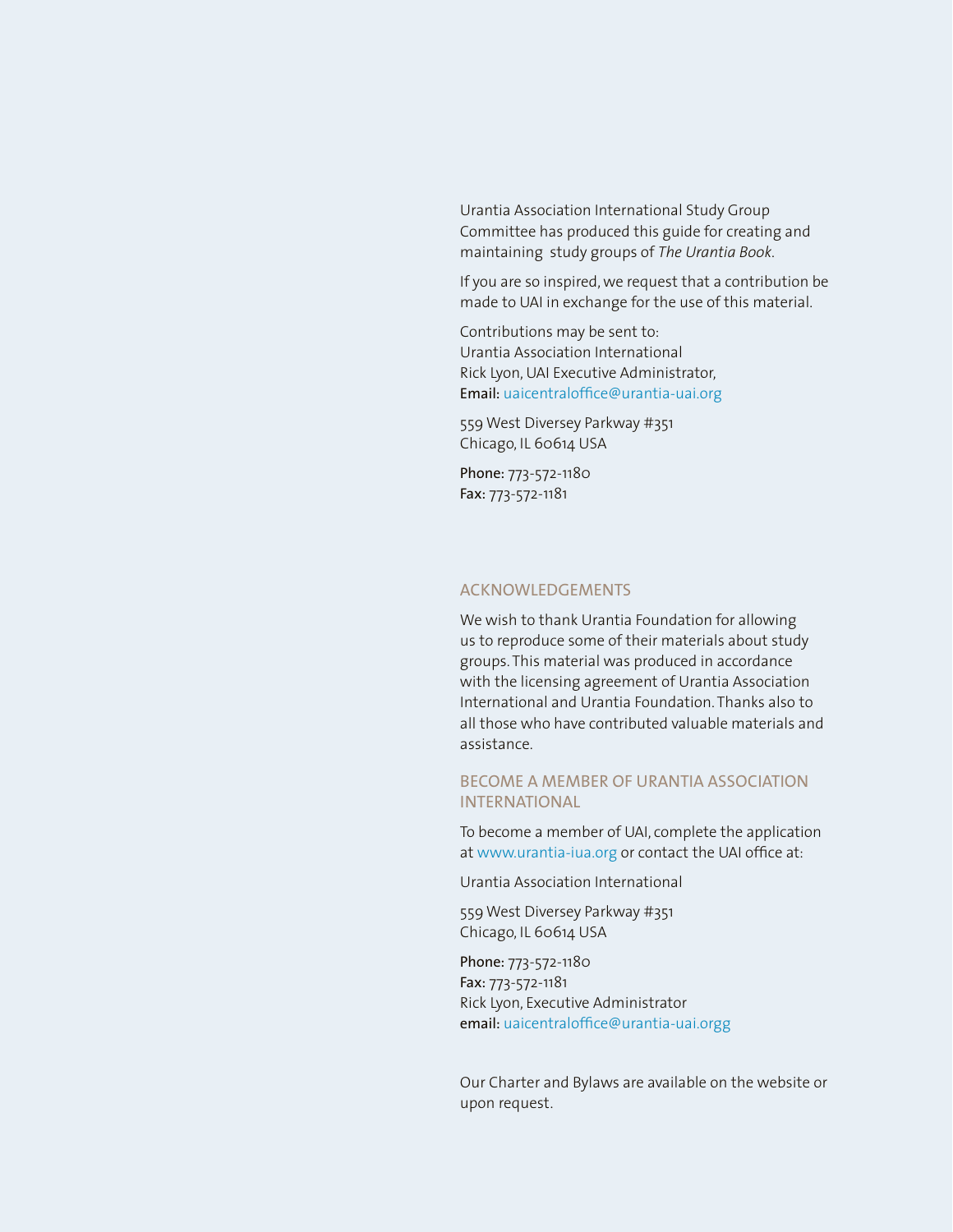# A SPECIAL WELCOME



*Gaétan G Charland, President of UAI*

Dear friends of *The Urantia Book,*

This guide has been produced with loving care by people who respect<br>the mission given to us by the revelators to create thousands of study groups. These study groups are in themselves the foundation on which the revelation can stand to accomplish its worldwide mission "…to expand cosmic consciousness and enhance spiritual perception…" in the minds of men. They can also serve to foster the emergence of leaders and teachers, for study groups are like small classrooms.

Study groups are places where spiritual brotherhood takes root and where intellectual and spiritual growth can be fostered in the participants. While

study groups are autonomous, they can benefit greatly from interaction with other study groups or with the organizations supporting and nurturing them. While their autonomy is necessary to foster spiritual unity, it should always be protected from political, social or sectarian influence.

Study groups should always focus on the teachings of *The Urantia Book* and their integration in everyday life, for it is when the truth is alive within us that it becomes a most effective tool of dissemination in our family, at work and in society at large. Study groups are a reflection of their participants and the hosts who lead them in the path of spiritual and intellectual discoveries.

Study groups need a worthy goal so they can achieve their purpose of transforming the world one person at a time. Read this guide carefully and benefit from the experience of others – it should help you start or improve your own study group. "When man goes in partnership with God, great things may, and do, happen."

Building a spiritual community… one study group at a time.

Gaétan G. Charland *President UAI*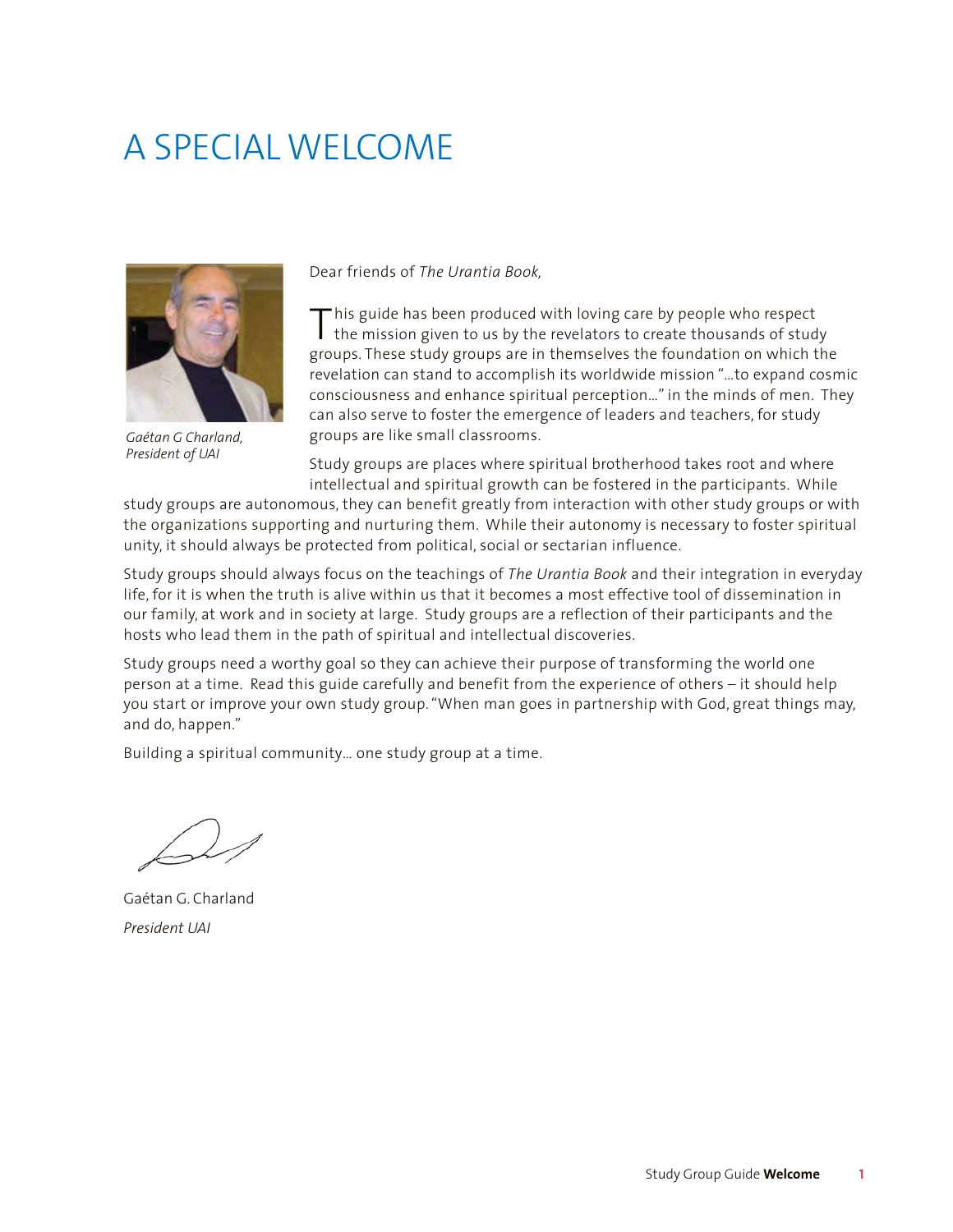# INTRODUCTION

This guide is focused on the mission of Urantia Association International: in-depth study of The Urantia Book,<br>and the work of fostering effective study groups worldwide. The hearty assistance of UAI in helping to create study groups is available to all students of *The Urantia Book*. Study groups are autonomous gatherings of Urantia Book readers, not licensed, sanctioned, or controlled by any organization, though they are fostered and supported by UAI, Urantia Foundation, and The Fellowship. Study groups are meant to be free from organizational business or politics, Urantia related or otherwise.

There are no requirements for forming a study group other than the desire of a few people to share some quality time with other truthseekers, inspired by a vast treasury of revelatory teachings. This Study Group Guide has been designed as a tool to help you start one or to improve an existing group.

Study groups are where the Urantia community takes root. Sharing how the teachings affect our personal and collective spiritual journey is vital for increasing our capacity to comprehend deity (Godconsciousness) and for a greater understanding of our relation to the Father and his universal family (cosmic citizenship). Study groups are also the nucleus of service and dissemination projects — those activities where joy is shared and teamwork is forged. Friendship building activities like picnics and potlucks are typically the outgrowth of study groups, along with seminars and conferences, where teachers and leaders hone their skills. Study groups have been the origin of every social affiliate of the fraternal groups. We affirm that nearly everything of real value to the Urantia community has originated within study groups, including *The Urantia Book* itself, born of the original study group: The Forum.

For these reasons and more, study groups are truly our sacred space; they were envisioned to be sanctuaries of study focused on *The Urantia Book*, nurturing growth in spirit and friendship. With a mandate transmitted through the

Contact Commission, the revelators placed study groups at the heart of a wise strategy for spreading the truths of an epochal revelation. It is now our duty to foster many more groups and enliven the ones that may need to be freshened. Study groups are the incubators in which teachers and leaders find their formative experience and should be a welcoming place in which souls are nourished by fellowship, educated by revelation and transformed by Spirit.

Study groups can serve as both classroom *and* sanctuary when structured as a holistic ministry to all souls. New models are service oriented and integral: dynamic as to facts, intriguing as to meanings, and inspiring as to values. This approach fosters greater appreciation of revelatory details, encourages freedom of wonder, and promotes personal growth; sacred space is a learning and loving model that emphasizes spiritual enrichment. Certain factors foster the study group as sacred space: desire to serve, healthy leadership, focus on *The Urantia Book*, open door policy, no organizational politics, and an unwavering commitment to evolving maturity — mental, emotional, and spiritual. Study groups that integrate these dynamics thrive in the teachings and are attractive to new readers.

# **Threefold Purpose of Study Group**

1. To serve as a social connective for the in-depth study of *The Urantia*  *Book* — to call forth and explore with others what has value for the mind, value for the heart, and value for the spirit. Group effort is essential for the exploration of a new framework of cosmic reality.

- 2. To serve as an introductory portal to the teachings of *The Urantia Book*. Meetings must be open so experienced readers can welcome truth seekers from all traditions and levels of spiritual understanding; the members must also be skilled in the etiquette of inter-religious dialogue.
- 3. To serve as a venue where the personal experience of Godconsciousness is honored and encouraged. Urantia Book readers have no formal church and yet there is deep value in group worship and the family dynamics of spiritual community.

If you choose to create a study group, you will join others who have enjoyed profound satisfaction from this worthy devotion. In addition, you will discover that group study enhances and illuminates the meaning of concepts in *The Urantia Book*. Such a service commitment today bodes well for an eternal journey that begins on our humble Urantia. May our Father bless you and those who join with you in this important endeavor.

James Woodward *Chair, UAI Study Group Committee 2008–2011*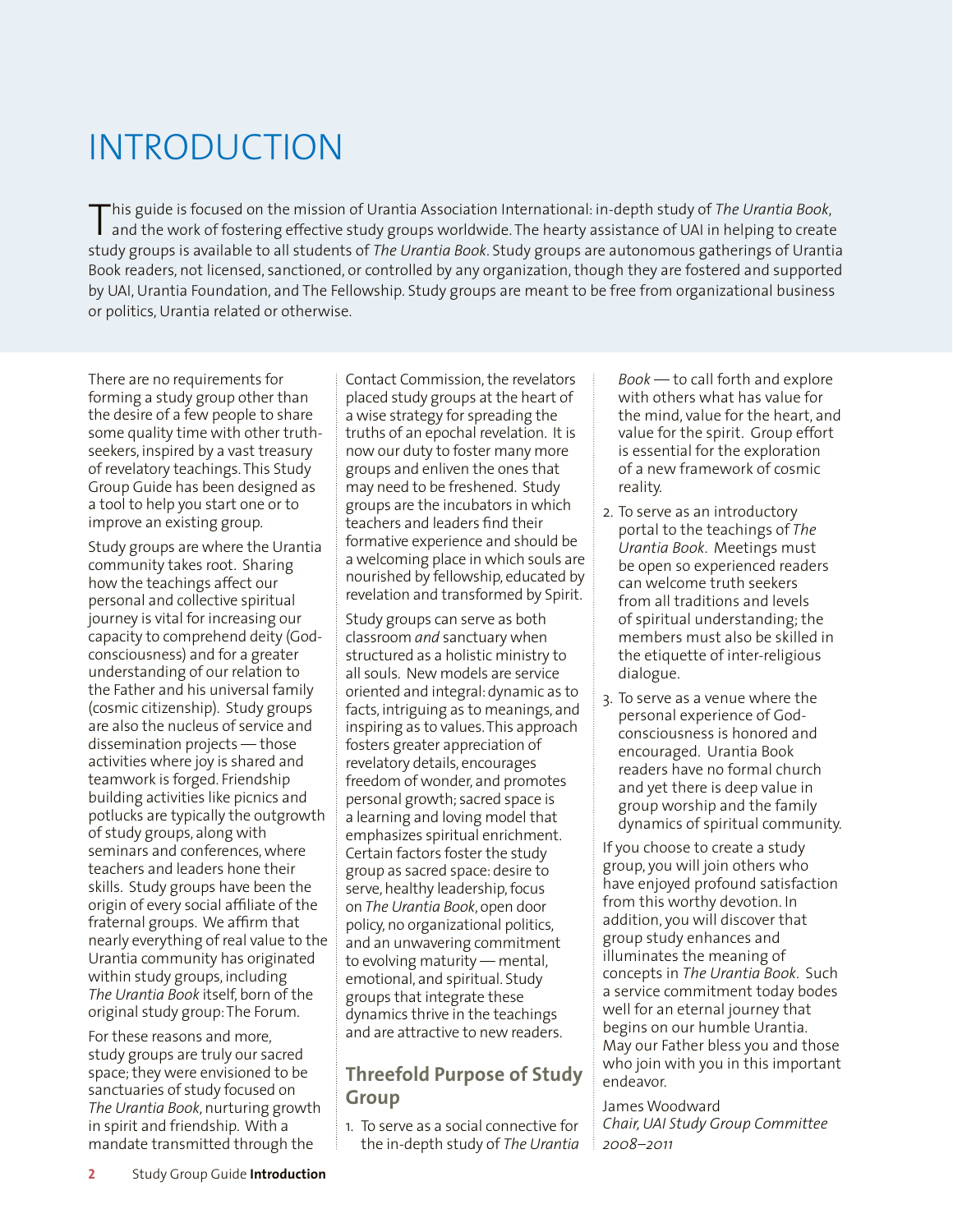# CONTENTS



| A Special Welcome                                                                                                            | $\mathbf{1}$    |
|------------------------------------------------------------------------------------------------------------------------------|-----------------|
| Introduction                                                                                                                 | 2               |
| I. GROUP STUDY OF THE URANTIA REVELATION                                                                                     | 4               |
| • Hosting group study: an overview                                                                                           | 4               |
| • Why host a study group?                                                                                                    | 5               |
| • The spiritual dimension of group study                                                                                     | 5               |
| • Study groups and truth dissemination                                                                                       | 6               |
| <b>II. HOW TO START A STUDY GROUP</b>                                                                                        | 7               |
| • Making the decision to host a study group                                                                                  | $\overline{7}$  |
| · Finding interested people                                                                                                  | 8               |
| • Convening your meeting                                                                                                     | 8               |
| <b>III. HOSTING AND FACILITATING</b>                                                                                         | 10 <sup>°</sup> |
| • Elements of a successful study group                                                                                       | 10 <sup>°</sup> |
| • Effective facilitation of study groups                                                                                     | 12              |
| • Methods of group study                                                                                                     | 14              |
| • A personal philosophy of facilitation                                                                                      | 16              |
| • Attracting new members                                                                                                     | 16              |
| • Prayer, worship, and song                                                                                                  | 17              |
| <b>INTERLUDE: A Study Group Experience</b><br>The Story of Jesus Lighthouse Study Group of Fort Worth, Texas, by Rick Warren | 18              |
| IV. ADVANCED ISSUES WITH STUDY GROUPS                                                                                        | 21              |
| • Dealing with disruptors                                                                                                    | 21              |
| • Handling controversy                                                                                                       | 22              |
| • Creating spiritual unity                                                                                                   | 22              |
| • Maintaining attendance                                                                                                     | 23              |
| POSTSCRIPT: Building A Worldwide Study Group Community                                                                       | 24              |
| ADDENDUM A: Checklist for your first meeting                                                                                 | 25              |
| ADDENDUM B: Joining UAI's Study Group Database                                                                               | 26              |
| ADDENDUM C: Contact List for Study Group Assistance                                                                          | 27              |
| ADDENDUM D: Newsletter Submission Form                                                                                       | 28              |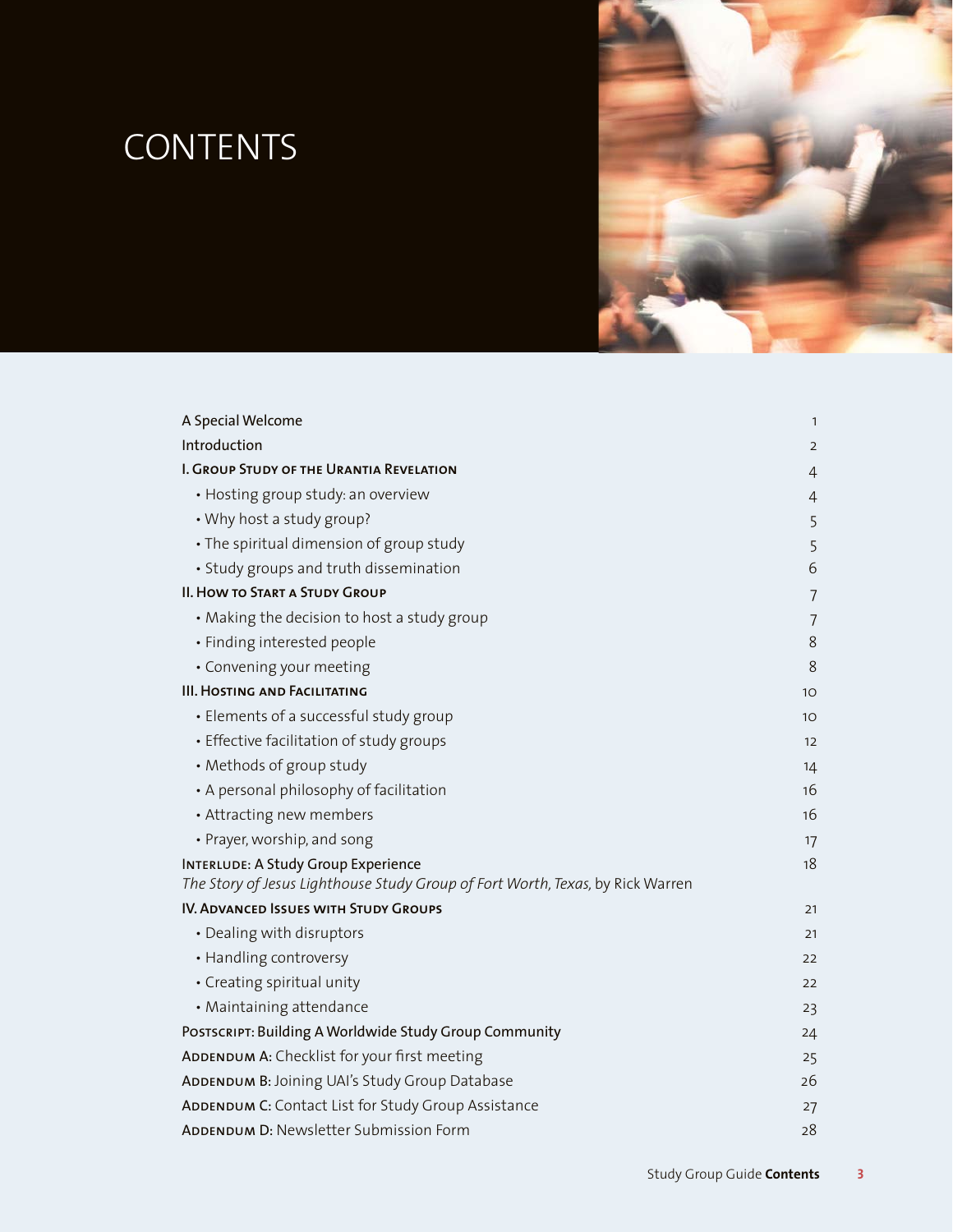# I. GROUP STUDY OF THE URANTIA REVELATION

## **Hosting Group Study: An Overview**

Launching a *Urantia Book* stud<br>
group can be easier than you aunching a *Urantia Book* study may think. All that is needed is the desire to set a time and place to meet, a list of a few candidates, and the courage to invite them. While group participation is what a study group is all about, success usually comes down to one dedicated person—and that person could be *you*! This guidebook is written for those who hold such a vision in their heart.

At first, you may feel awkward sending out invitations to folks you may or may not know. But long experience has shown that most localities abound with potential or existing readers, and that the vast majority will be glad to be invited for study. Most will welcome your invitation even if they do not immediately become part of the group.

Each study group will inevitably evolve its own unique personality. The unfolding of the group identity is based on the host,

those who attend, and on your methods of study and fellowship. And remember: There are a myriad of ways to study together and to enjoy the group experience.

We'll shortly explain the steps involved in putting together your first meeting—the most crucial one of all. Plus, we'll list what we consider to be the ideal conditions for running a successful group as well as facilitating the flow of study and socializing.

After the first few meetings, it will become clearer what study and socializing techniques will fit the emerging personality of the group, and you may want to adjust accordingly.

As you grow your group over the months and years that follow, we encourage you to provide variety by occasionally changing your format or study methods. Again, allow your group to evolve in ways that suit you and your members. We provide a list of study approaches later in this guide.

We always suggest that you—as the host or organizer—make it consistently clear that your purpose is the study of *The Urantia Book*. This does not preclude the discussion of other valuable writings or ideas that may relate to the topic of discussion. However, keep your focus on the unique text of the revelation, a task that is sufficient to mightily challenge any group!

We further recommend that a group should not exceed more than ten persons on a regular basis. With more than that, it becomes difficult for everyone to get involved—and participation is the key to realizing the benefits. If the fortunate situation of over-attendance occurs, find a way for the group to split into two. Remember that one of the purposes of group study is to create more study groups and therefore more opportunities for training teachers and leaders.

In the most general sense, while it is crucial to keep your group focused on *The Urantia Book's* teachings, it is also important to provide a favorable setting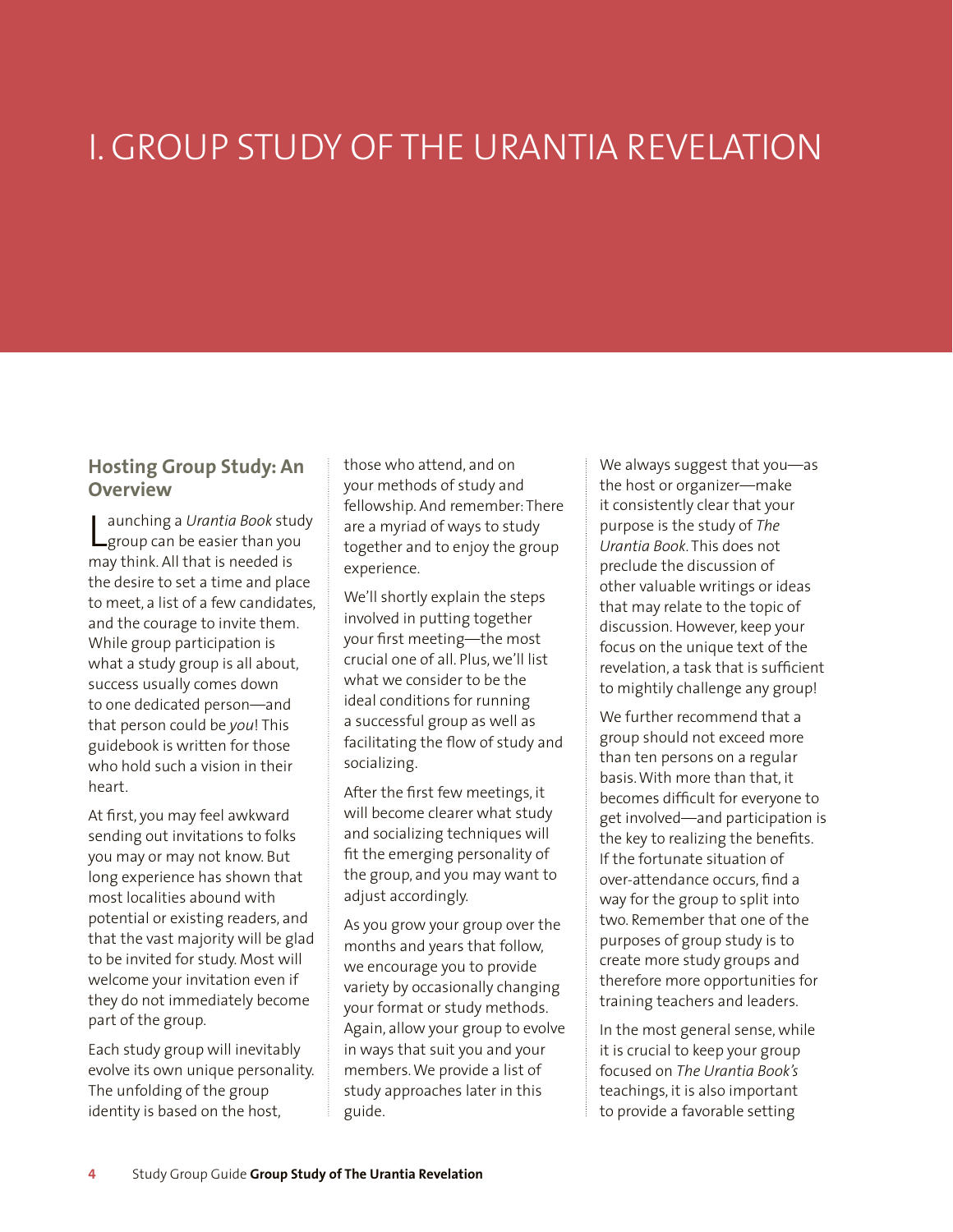for study, and to attend to the social and spiritual needs of the individuals in the group. Among the most important elements of a successful group, these stand out:

The commitment of one or more founders to the success of the group

Consistency in meeting times and places, and a suitable environment for study

- 1. A critical mass of readers (usually 3 to 10) and willingness to screen new members
- 2. A method of study and a technique of self-governance that suits the group
- 3. Skillful, gentle, purposeful, and effective facilitation
- 4. The spiritual growth that results from deep study, sincere sharing, and group prayer
- 5. The love that naturally arises from association with fellow *Urantia Book* students

# **Why Start a Study Group?**

You have probably heard that the early leaders of the Urantia movement were instructed to form thousands of study groups worldwide. The revelators made this suggestion, we believe, because they understood that a group study environment has many advantages over isolated, individualized study.

Of course, nearly everyone discovers the revelation as an individual, and first begins to study on their own. But after a time, most seek a deeper relationship with the meanings and values of the text that only can be found by sharing its study with others.

Over nearly six decades, it has become clear that study group members experience many benefits unique to the group setting:

- enhanced intellectual knowledge of the text through shared interpretations
- exponential expansion of meanings; two persons can discover far more than one alone
- social bonding, true fellowshipping, and enduring friendships
- a broadening of perspective growth in cosmic perception
- personal spiritual growth through personal sharing, group prayer, and community worship

Whether you are a host or an attendee, study group offers numerous benefits. After attending study group a few times, most people find that they sincerely miss the experience when they cannot attend. Group study is not the only way to study the teachings—but it does seem to be the best way.

Private study of a great revelation is intrinsically rewarding, but this world needs many more study groups and the benefits they confer on humanity. And so, if you truly desire to host a group, begin where you are—but begin today!

# **The Spiritual Dimension of Group Study**

*Personality association and mutual affection is an efficient insurance against evil . . . There is positive strength in the knowledge that you*  *live for the welfare of others, and that these others likewise live for your welfare and advancement. Man languishes in isolation.* [Paper 160:2, p. 1776:3]

Individuals who have studied alone for many years often report to us a curious thing: They feel like they are reading an *expanded version of the same book* when they begin to read with others. Group consideration of the text illuminate meanings and concepts because the group setting offers the richness of multiple points of view. The result is a balancing and correcting influence on the formation of individual opinions not to mention the emotional and spiritual reinforcing effect of group participation.

We are clearly told in the revelation that we find God and grow spiritually not only by means of what the Father teaches us directly, but also through close association with our fellows.

Rodan of Alexandria spoke at length about the benefits of group association when he said: *Many noble human impulses die because there is no one to hear their expression. Truly, it is not good for man to be alone.* [Paper 160:2, p. 1775:7] Rodan added that, through association, men enrich their souls by pooling their respective spiritual possessions, avoiding the ever-present tendency to fall victim to distortion of vision, prejudice of viewpoint, and narrowness of judgment.

*The Urantia Book* tells us of our membership in a vast cosmic community, and group study provides us with a microcosm of this universal family of God.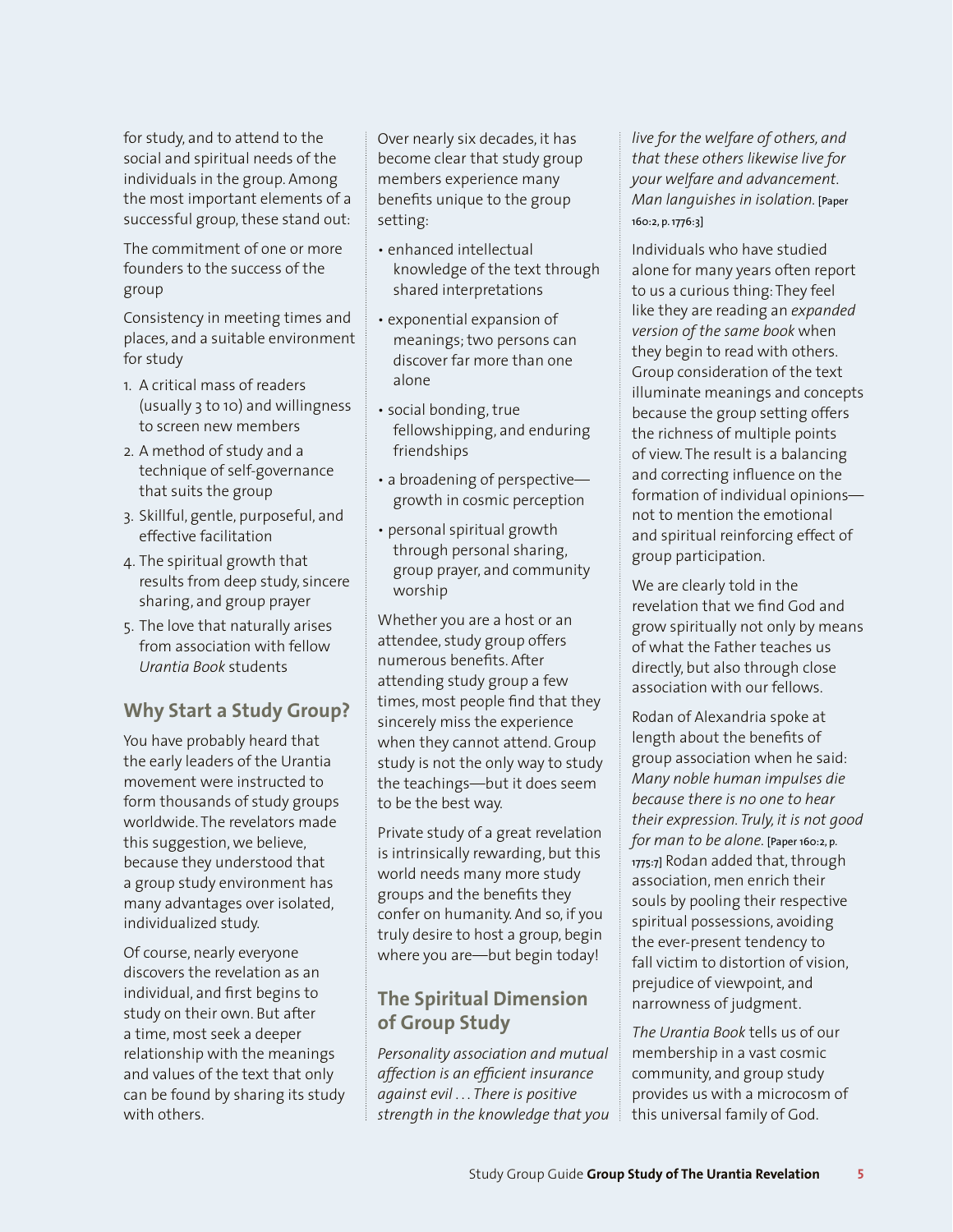

Attending study group recharges our spiritual batteries, uplifts our intellect, and inspires us to serve and love others. Ultimately, participating in a group studying the revelation will bring each individual a greater understanding of God our Father and his ascension plan for all of us.

## **Study Groups and Truth Dissemination**

Study groups are a vital part of the plan for disseminating the teachings of the Fifth Epochal Revelation around the world. A worldwide community of thousands of study groups would certainly change the world. That's why one of the goals of every progressive study group should be to create more groups.



Study groups also provide opportunities for the future teachers and leaders of this revelation to develop their skills in an open and forgiving atmosphere. It allows us to experiment in a friendly environment with creative and sometimes highly personal interpretations.

Study groups help us explore our beliefs through association with like-minded individuals who are

accepting of us. This is a powerful confidence builder for every kind of truth disseminator, from those who are trying to inject fresh ideas into everyday conversations, to those who aspire to become apostles to the planet of the Fifth Epochal Revelation.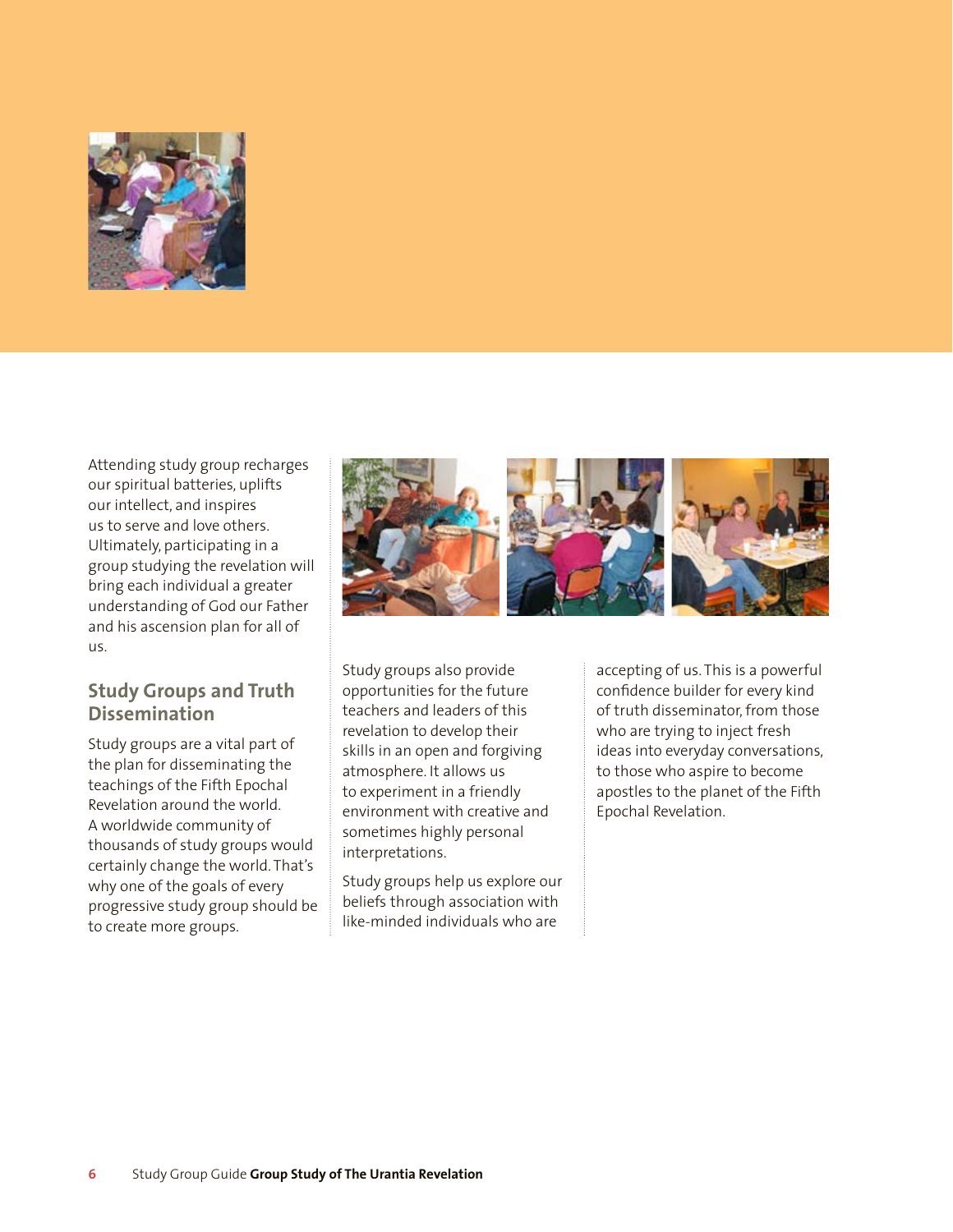# II. HOW TO START A STUDY GROUP

## **Making The Decision to Host a Study Group**

It takes great personal determination to host a study group; real success requires an ongoing commitment of time and effort. True, convening a meeting may consume only a couple of hours of your time. But you must make a continuing personal commitment to "holding the space" for those few hours, and you must do so even when the attendance is small and especially during times where there can be minor or even major problems in the group process. If the group is to survive, your dedication over months and even years is essential.

We know from long observation that some study groups flounder while others thrive. Experience seems to prove that successful groups are those that have a host (or a few co-hosts) who provide the consistency of regular meetings backed by patience, understanding, love, and genuine effort.

If you are considering hosting a study group, we suggest you consult this beginning checklist just below. Note that a more extensive checklist is provided in Addendum A.

- 1. Are you willing to make study group a priority in your life for the coming months and years?
- 2. Do you have the dedication required to nurture a new social entity that will include people you don't know?
- 3. Are you willing to devote one evening per week to convening your group?
- 4. Are you in a position to facilitate the meeting or to delegate that duty to someone else who has the required skills and commitment?
- 5. Are you able to be flexible with the unfolding of the group process, eventually allowing the study group to develop its own self-governance?
- 6. If you have a family and if the group is to meet in your home, will your family members

participate in the meetings? If not, are they willing to tolerate the presence of the group without disruption or experience feelings of inconvenience or neglect?

Hopefully your family will be supportive of your efforts. If not, then it is best to host the group outside of your home or team with another motivated person who can fulfill the role of host. (The topic of the study environment is addressed in Section III.) And even if you don't actually host the group and directly manage its logistics, bear in mind that the role of facilitator of study also affords you a chance to serve. Note that numerous tips for facilitators can be found later in this guide.

As founder of your group, everyone will look to you as their leader. This means, for example, that if the group gets stuck on a decision, you should at first offer alternatives or simply make that decision. Later, after some form of group governance gets underway, you can relax and let the group as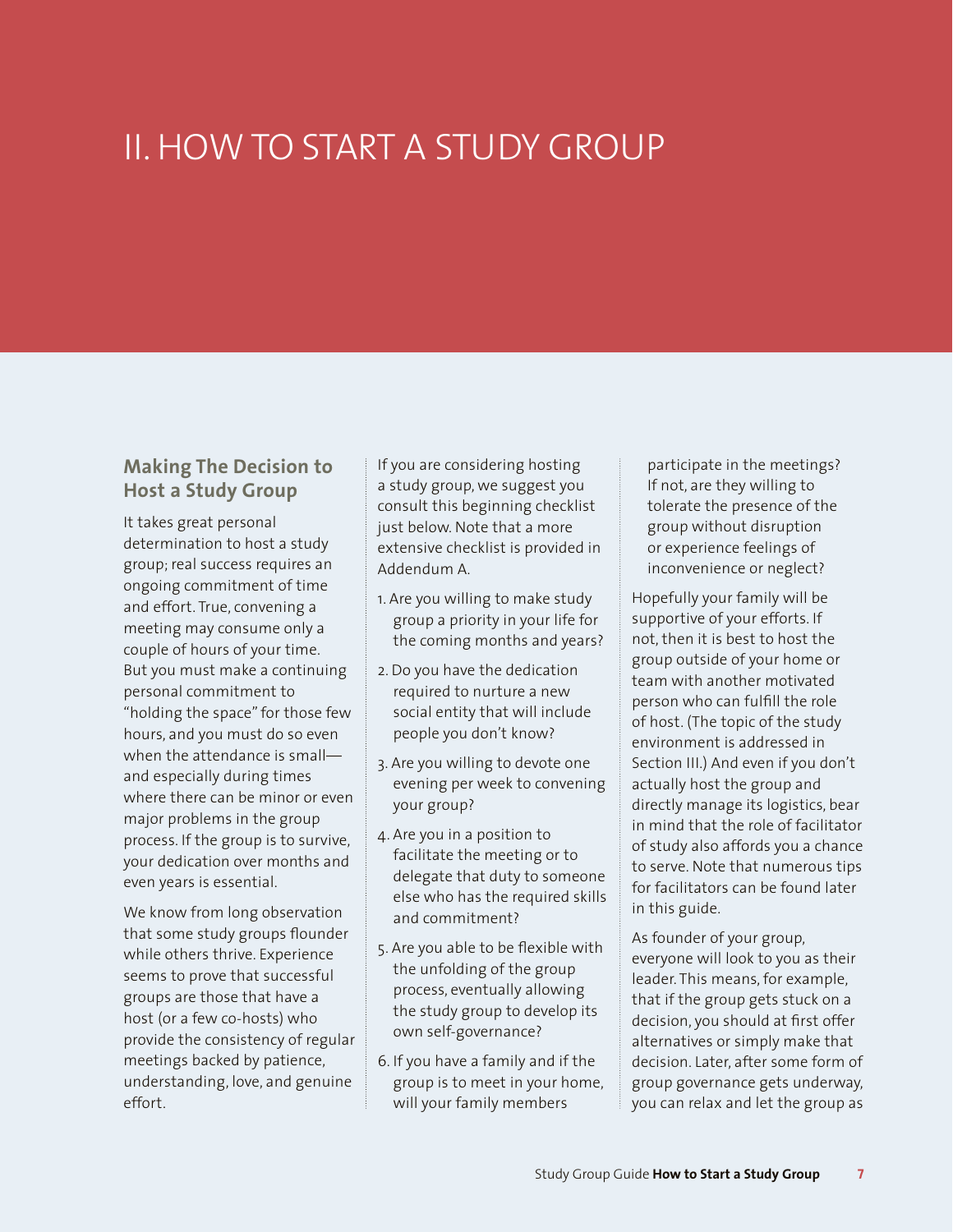a whole manage its affairs.

*Finally, always remember to pray for guidance and be open to receive spiritual assistance. We recommend that the first thing you do after deciding to host a group is to prayerfully give your decision over to the spiritual influences in and around you. Remember that we are surrounded and indwelt by spirit helpers who will assist you if you are open to their guidance. When man goes in partnership with God, great things may, and do, happen.*  [Paper 132:7, p.1467:5]

# **Finding Interested People**

Your first task as a new host will be to find potential members, screen them, and then bring all the folks on your list together for an initial meeting to organize the study group. Of all possible methods of recruitment, direct personal contact usually proves best for inviting people to join your group.

Here is a summary of tried and true methods for recruitment:

#### 1. Invite your closest associates

Your family, personal friends, and acquaintances that are interested in the book should be invited. These people will normally be the core of your study group.

#### 2. Utilize databases of official organizations

Urantia Foundation, UAI, and other Urantia Book organizations maintain databases of readers who have given permission for other readers to contact them. (Please see Addendum B.)

#### 3. Experiment with local advertising

Small display advertisements in local daily or weekly newspapers, listings in locally oriented websites, or flyers in local bookstores or spiritual centers can draw additional people.

Here are more tips for finding potential members of your group:

## "Truth in advertising"

Always make sure prospects are fully aware of the revelation before inviting them to visit the group. You don't want to have a new attendee—or the rest of the group—become uncomfortable because a new person has not received proper orientation.

## Keep the focus on the revelation

As we have stated, always make it clear to potential members that your group studies *The Urantia Book* and only *The Urantia Book*.

## Safety first

Always keep the safety of the group foremost in mind before adding new people. Be careful not to give out your residential address until you are comfortable with a person.

## Meet and screen prospects

Screen potential new members that you do not personally know before they are invited to attend a study group session. Request that they first meet you in a public place or at an informal gathering away from study

group. Be cordial, of course, but do not hesitate to ask direct questions about their beliefs and ideas about The Urantia Book. Remember that one important role of the host is to protect the integrity of the group. You do not want to assume the best and then discover the worst after a poorly screened stranger starts attending your group. And, while it is true that the teachings of the revelation are meant for all humankind, it is unwise to add someone who is incompatible with the chemistry of your group.

## Watch for personal agendas

Many folks have fervent personal agendas in regard to religion, spirituality, or politics. Most are indeed fine people with good intentions; and yet, understand that a desire to reach an "unenlightened" audience may lurk beneath a pleasant exterior. In the lore of the Urantia movement are many stories about how such members have turned out to be disruptive to a study group. A skilled facilitator may assist them in the practice of leaving their "issue" at the door, allowing them to be a contributing member to the group.

# **Convening Your Meeting**

Once you have a list of potential members, we suggest you invite everyone on your list to convene for the purpose of creating a local study group. Here are some recommended steps:

### Pray for success

Consider asking for heavenly support in this effort. Request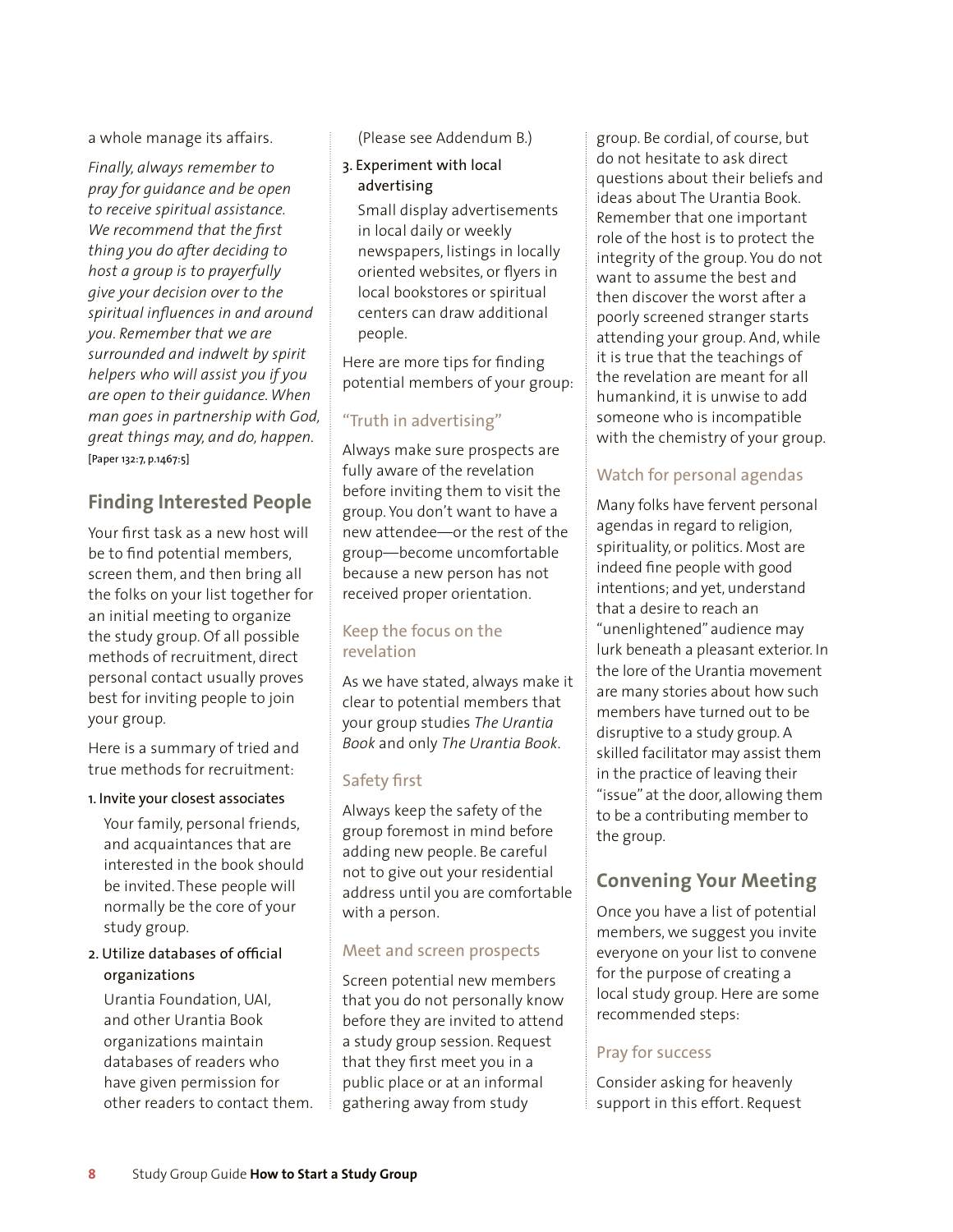

that students of the revelation be guided to your new group and that the organizational meeting is effective.

### Create and send your invitation

Find a suitable space and set a time and date to meet, and send out a postcard and/or email containing details of the meeting plus your contact information.

#### Confirm with everyone

An email or a telephone call reminder a few days before the meeting reinforces the importance of the event. Also, confirm all meeting arrangements a day or two in advance so that last minute problems are less likely.

### Run a purposeful meeting

Arrive early so that you may greet everyone. Start promptly. After introducing yourself, make suggestions about where, when, and how often to meet. Offer your recommendations for the method of study. The meeting will go better if you provide leadership in the form of a basic plan; but be sure to allow your plan to be molded to fit the needs of the majority of the group. Allow each

person ample time to introduce themselves, and then open the floor for ideas and input on what would appeal to everyone.

## Close after specific commitments are made

A group decision depends upon many contingencies, but make sure you come up with some definite arrangement. Before folks leave, make certain everyone knows the time, date, place, and what will be studied at the first meeting. Follow up with a reminder a few days before your inaugural study meeting.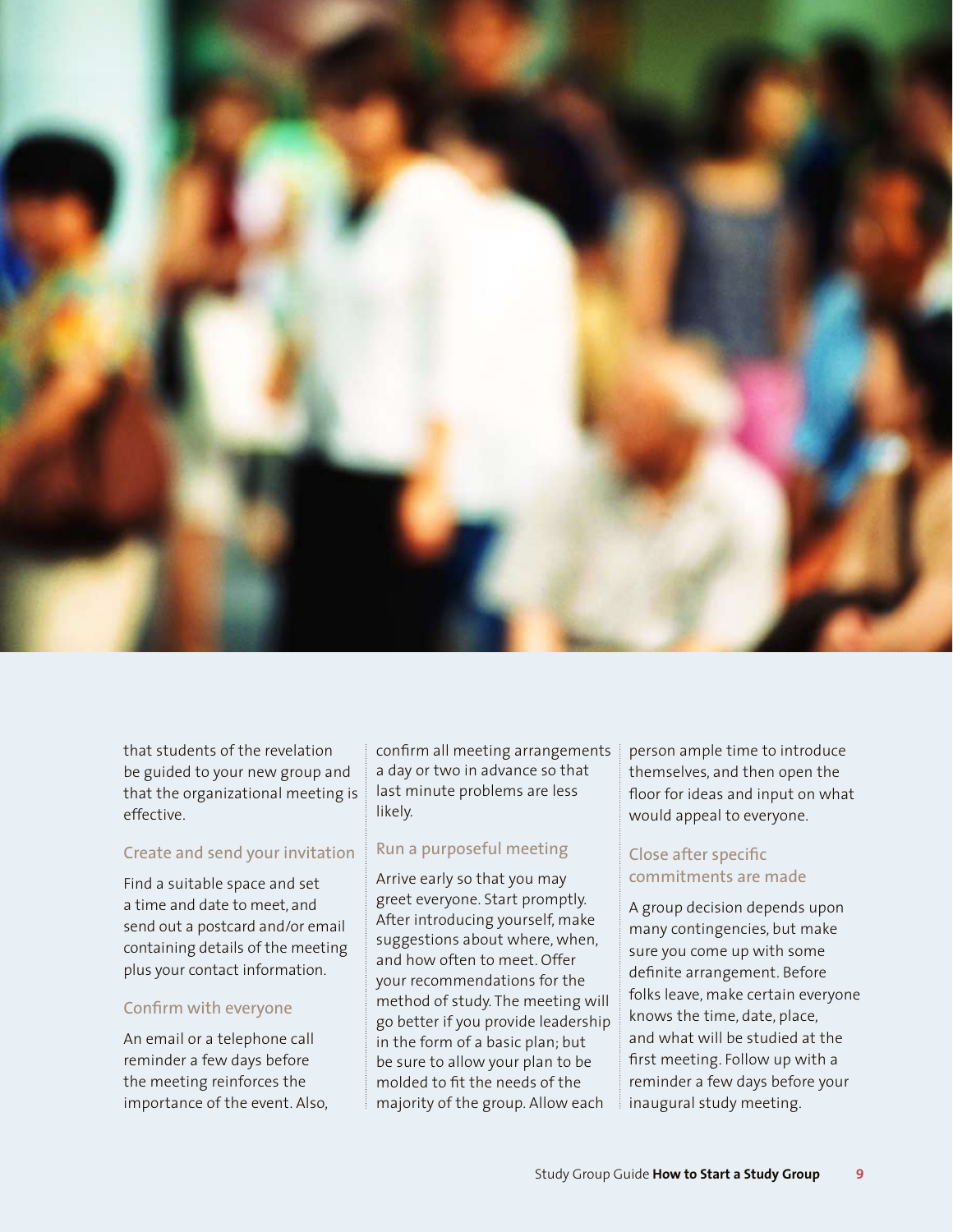# III. HOSTING AND FACILITATING

## **Elements of a Successful Study Group**

Hopefully, your new study group will turn out to be an enjoyable and edifying experience for everyone. To achieve this happy result, we suggest that hosts seek for a balance between socializing and study that is appropriate for their participants. In addition, it's crucial that you provide the group with comfortable facilities, a reasonable schedule for the meetings, and a variety of learning styles and activities.

Let's look a little more closely at these and other essentials of success:

### Be committed and consistent

As we stated earlier, it takes the dependability and consistency of one or a few stalwarts to maintain a group's vitality. Without this committed core it is especially hard to weather transitions such as periods when the attendance falls off or when difficulties arise for any reason.

Above all, cultivate a core group of participants who are committed to meeting at a regular time and place. One group in the state of Indiana in the U.S. shows what can

happen: this study group has held their meeting at the same place and the same time every week for 36 years—now that's dedication!

Especially for those who haven't been able to attend for several months, a reliable schedule and location is a must. These members need to count on not having to guess, calculate, or take the trouble to call you to verify the meeting time and place.

Some groups rotate among the homes of the members. Although this approach spreads the responsibility of hosting and allows for a growth experiences on the part of these additional hosts, it also brings other problems. While rotating meetings may seem to reduce the workload for you as the anchor host, that isn't necessarily true; it can generate more work and confusion for members.

#### Meet weekly

Experience shows that, if possible, meetings should be held each week; it is hard to maintain momentum when meetings occur less often. Monthly meeting dates and complicated meeting schedules such as "the first and third Tuesday of each month"

can be difficult to schedule or remember. And yet, while such schedules may be more difficult to maintain, they are certainly better than no study group at all.

## Be contactable

Make sure everyone knows how to contact the host (or a co-host) and that this contact person is easily reached. By the same token, ensure that the host or someone in the group knows how to quickly communicate with everyone in case of a last minute cancellation.

### Provide for an optimal study environment

A comfortable and suitable meeting place is another essential. Here are some useful tips:

*•* Most meetings are held in a host's home; but home meetings can pose a few problems. For example, the comfort and convenience of the host and of a few people may be offset by the lack of seating or adequate lighting, lack of parking or of street lighting, or by the preference of some to not meet in such an intimate setting. That said, it is a truism that holding meetings in a home may provide greater warmth,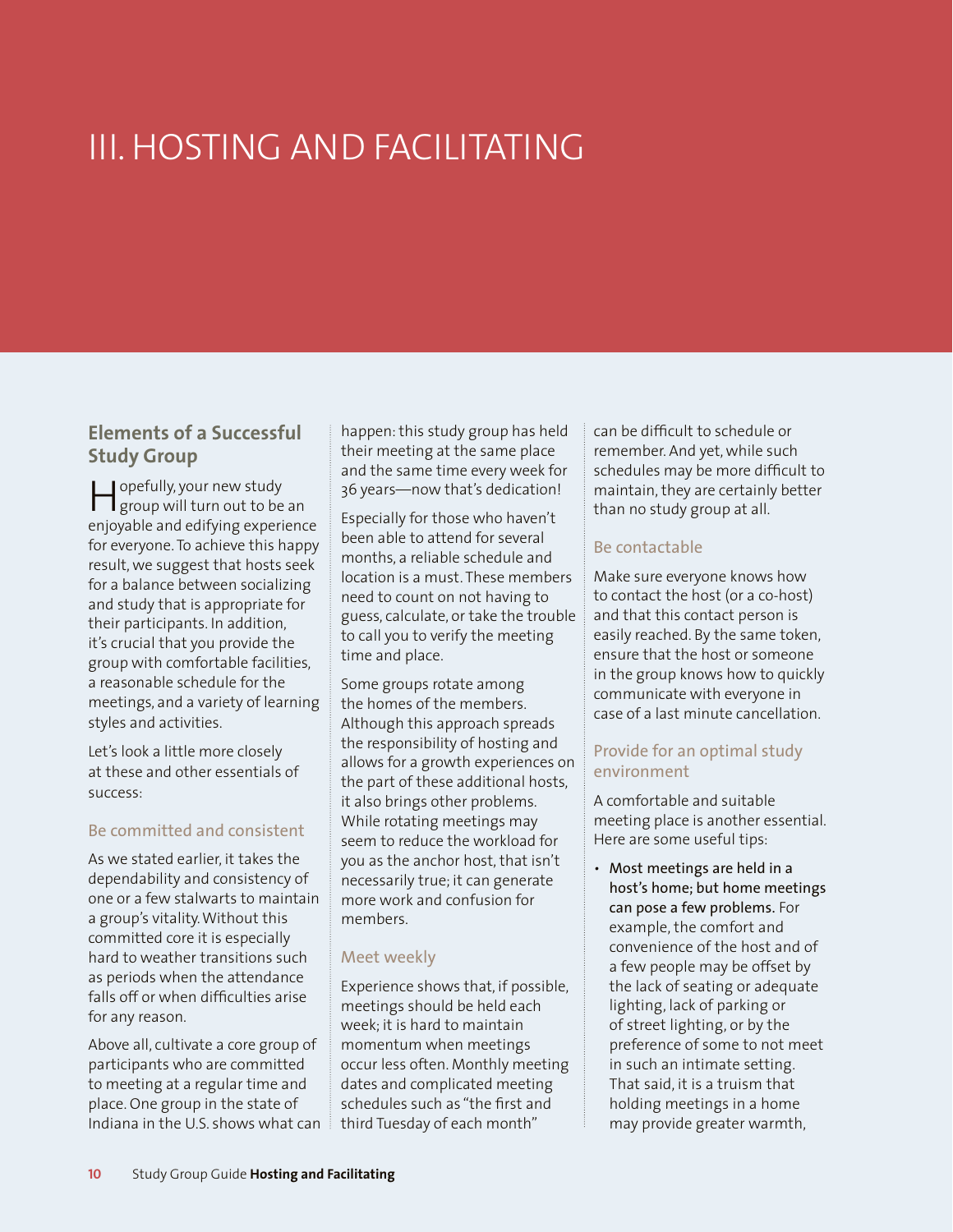comfort, and friendliness.

- Face-to-face study can be optimal; when participants can see each other, this promotes discussion and interaction. Consider having your group meet around a dining table in a home or a boardroom table in a public place, but be sure that the seating doesn't become too crowded.
- Meetings in public rooms in libraries, community centers, or church facilities can be good choices, especially for more serious study. Homes confer the benefit of a more informal and friendly feeling, but public facilities may give participants the beneficial feeling of a classroom atmosphere. Nearly everyone can accept meeting in public places, as such facilities are often more centrally located and feature good parking. As host, one big advantage for you in holding your group's study outside your home is that there is less danger of introducing a stranger into your home, as well as less general disruption for your family. If you decide to work in a public place, be sure to ask if there is any cost involved, what rules may apply, and how often you may meet. Find out if refreshments are allowed in the room. Also, ask whether there may be other meetings nearby that may disturb the worshipful periods of your meeting.

#### Introduce variety

Varying your study method occasionally enhances learning. Remember that there are several forms of learning: Some people learn by reading aloud, some by listening, some through

#### Social Elements of Group Success

Groups are successful because the members enjoy each other's company. If no time is allowed for socializing, some may feel the group is too rigid and boring. Yet, if too much time is spent socializing, some will feel their time is wasted. To provide for appropriate social time, many groups meet for a meal before a meeting or hold a potluck dinner once a month. Socialization is good for the soul, and frequent interaction improves group camaraderie. Further, group life and community building can be a key feature of the emotional, educational, and spiritual growth of readers over time. But remember to keep social time and study time largely separate

#### **Balance social time and study**

But strive for balance: If the host doesn't provide for a little social interaction even during the meeting, people may get bored; but if the facilitator doesn't steer the meeting away from tangents and excessive social communication, members may see little value in attending. The study group host needs to develop a feel for what the group wants during any particular meeting. Keep an eye on everyone's body language and actions during the meeting.

#### **Avoid "group therapy"**

While groups can be a place for people to reveal their innermost self and find emotional support, a study group should not turn into a therapy session for any member. This will discourage individuals who just want to focus on the book. Personal sharing is helpful when connected to the topic of study, but overmuch emphasis on revealing intimate thoughts and emotions for its own sake is unwise.

#### **Hold celebrations**

Having celebrations together for holidays, potluck dinners, and other social functions are vital to developing trust in one another and genuine community. Many groups hold sacramental meals on Christian holidays.

discussion, others by seeing or doing. (A listing of methods of study follows this section.)

### Choose facilitators and rotate them

Everyone who is willing should be allowed to facilitate; those who are unwilling might be gently encouraged as they may have leadership potential and just need some practice with a friendly

group. Rotating your facilitators is another way to provide more variety. It also has the side benefit of giving more folks a chance to lead, an experience that may give them confidence to start their own group some day.

### Provide refreshments

Of course, refreshments are always welcome in any group. Small refreshments may simply be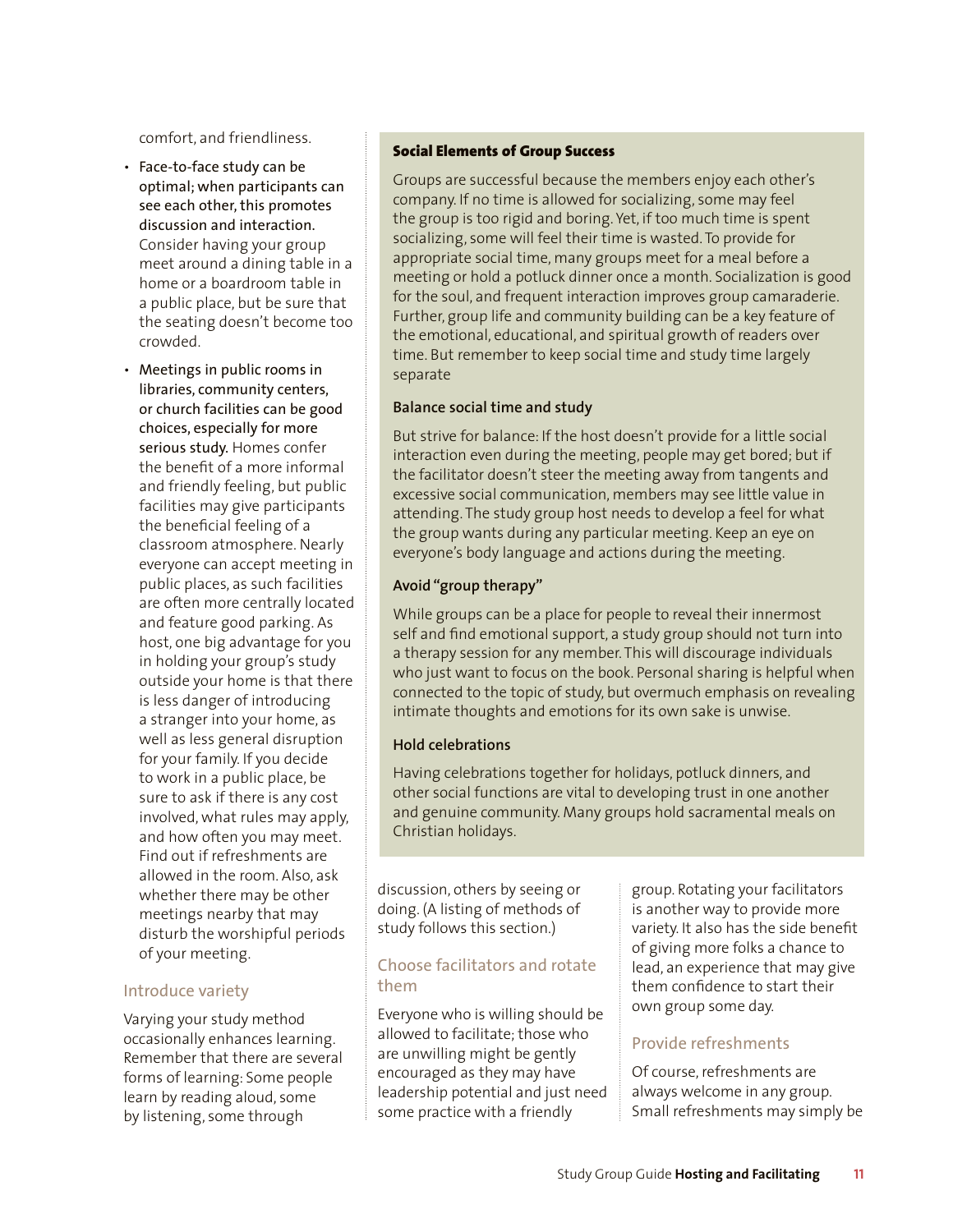#### Fostering Group Governance

Always keep regular participants involved with your study group's process, and never dictate the rules or be inflexible. As host, you are there to catalyze human growth, not "manage for results."

#### **Make group decisions**

Once you have a cohesive group, let the assembly as a whole decide how to study, what to study, as well as where and when to study. Toward that end, take a moment every few meetings to ask for opinions and ideas to see if the group is happy or if they wish to do things differently. In making decisions, the majority should rule, although some groups strive for consensus. Never allow one person to impose their will on the group—especially you.

#### **Allow for a group purpose**

A study group can decide as a group to have one or several purposes. For example, a group can be committed to fostering spiritual growth of the members, to purely intellectual study of the teachings, or to spreading the teachings to the larger community by growing membership and spinning off new study groups—or combinations of these or other goals.

#### **Pray together—if the group agrees**

Group prayer is a topic that will come up early in the development of a group. Some groups open with a prayer or end with a prayer, either silent or spoken; some do not have a group prayer. Whatever the case, prayer should always be a group decision.

placed on a table or they can be served before or after the meeting, or during a break. Refreshments served during the meeting sometimes can be distracting. Always make sure that drinking water is available for those dry throats from reading aloud.

## Avoid controversy

As individuals, members will belong to political, economic, civic, or religious groups of their own choosing. While it is good and wise for individuals to participate in outside groups, restrain discussion of topics that can be divisive. Conserve your group's

energies for the important mental and spiritual challenges revealed in *The Urantia Book*.

#### Keep the meeting to a reasonable length

Most groups have found that a good meeting length is two hours. If you meet on a weekday evening, pick a starting time which is late enough to enable after-work attendance but early enough to insure a reasonable ending time. The host or sponsor should not feel embarrassed to indicate when everyone should leave, so that no one will inadvertently overstay his or her welcome.

### Keep to a reasonable pace of reading

Groups will often set the goal of reading one paper per meeting. This gives focus to the group and helps keep things moving. But don't allow the goal of finishing the assigned paper take precedence over the quality of study and zestful interaction. If you don't finish a paper you can always do so during the next meeting.

## Keep it interactive

Encourage all members to participate in the discussions and group activities. The best way to do this is to establish a non-confrontational atmosphere where people are not afraid to speak out. We cover this issue in more detail in an upcoming section.

# **Effective Facilitation of Study Groups**

*The true teacher maintains his intellectual integrity by ever remaining a learner.* [Paper 130:3, p. 1433:2]

The facilitator of a group has different tasks than a host, and need not be the same person. Facilitators have the joy and privilege of leading the group on a twin path of truth discovery and self-discovery. As group facilitator, it is not your place to teach or lecture, but it is your job to guide the group and whet their hunger for higher truth – to discover a deeper understanding of the revelation—even as you join with the host in supporting the group in healthy socialization.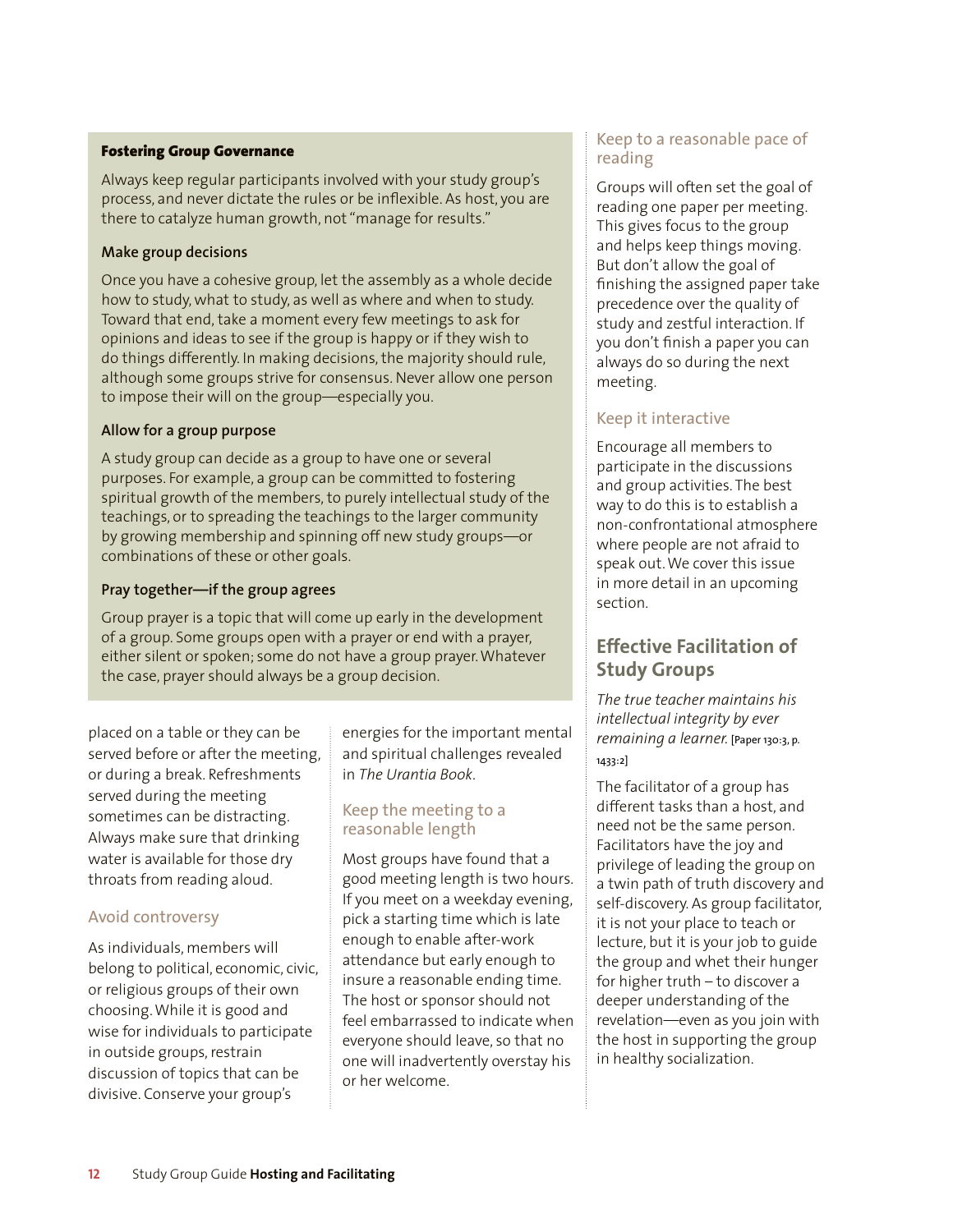## Propositions for Study Group Facilitators

- 1. Direct your attention to group process as well as to the content of the discussions.
- 2. Blend discussion with question and answer sessions.
- 3. Redirect back to the text when a discussion becomes a debate.
- 4. Emphasize a specific point at the beginning of the meeting. Give the group something to dig for in their study; it may pique their interest and focus their attention.
- 5. Encourage the discovery of truth and how that truth can be put into action in a person's daily life.
- 6.Keep the meeting moving so that the group can end on time and yet cover a satisfying amount of subject material.
- 7. Remember that the best facilitator is often the one who says the least.

## Prep ahead of time

Read and review the material ahead of time; consider questions for the group relative to the reading that, if needed, will encourage reflective thinking and discussion. If and when the group seems to need direction, it's usually best to return to the Paper. But always be prepared to offer personal insights or brief comments that may stimulate the sharing of others' experiences.

## Stay on topic

Do your best to keep the group on topic without being too rigid. When the discussion takes off in an unrelated direction, the focus of the group goes with it. Worse, tangential discussions can easily become the cause of disagreements or even division; they tend to become speculative and lack specific reference to the text of the revelation. The facilitator must constantly make value judgments about when to curtail off topic discussion. Nonetheless, side discussions are natural and if it's an interesting tangent, consider setting an unseen timer and let it flow for a couple of minutes before tactfully returning to the reading. Always keep in mind that a group benefits from and actually appreciates a friendly but firm facilitator.

## Lead especially with questions

Learn the art of asking carefully phrased and stimulating questions. Specific questions from a facilitator will produce specific answers rather than vague generalities. Prepare a list of one or two questions for each section ahead of time.

# Stay in the background

Refrain from expressing your own opinion or interpretation, as this may impede new readers in their effort to formulate their own interpretation. In a situation that seems appropriate to express a certain opinion or interpretation, or if someone in the group asks, always preface your comments with a disclaimer such as: "It has been my personal experience…"

### Wrap up a discussion when needed

Wrap up a particular discussion that is dwindling in significance by briefly summarizing its import or by acknowledging the contributions just made by others. Remember, it's always appropriate to cheerfully say, "Let's continue the reading."

### Support appropriate personal sharing

Encourage members to share personal experiences related to the topic being discussed, but try to maintain relevance. Don't allow anyone to dominate the meeting with a narration of their life story and/or turn the meeting into a therapy session. You might ask if others if they have had similar experiences or simply say, "Let's continue the reading."

## Keep it moving

If someone gets longwinded, you can count on the fact that others in the group will be inwardly hoping that the facilitator will intervene to get the meeting moving again. Again, a gentle firmness is an admirable quality in the pursuit of revelatory insights.

## Encourage participation

Watch all the member's actions. If you are observant, you will quickly learn when someone wishes to say something but is too shy to step into the conversation. As facilitator, break into the discussion and ask if anyone has any comments or directly offer that person a chance to speak.

## Use educational tools

Always have a computer open to a search program for *The Urantia Book*. Copies of the Concordance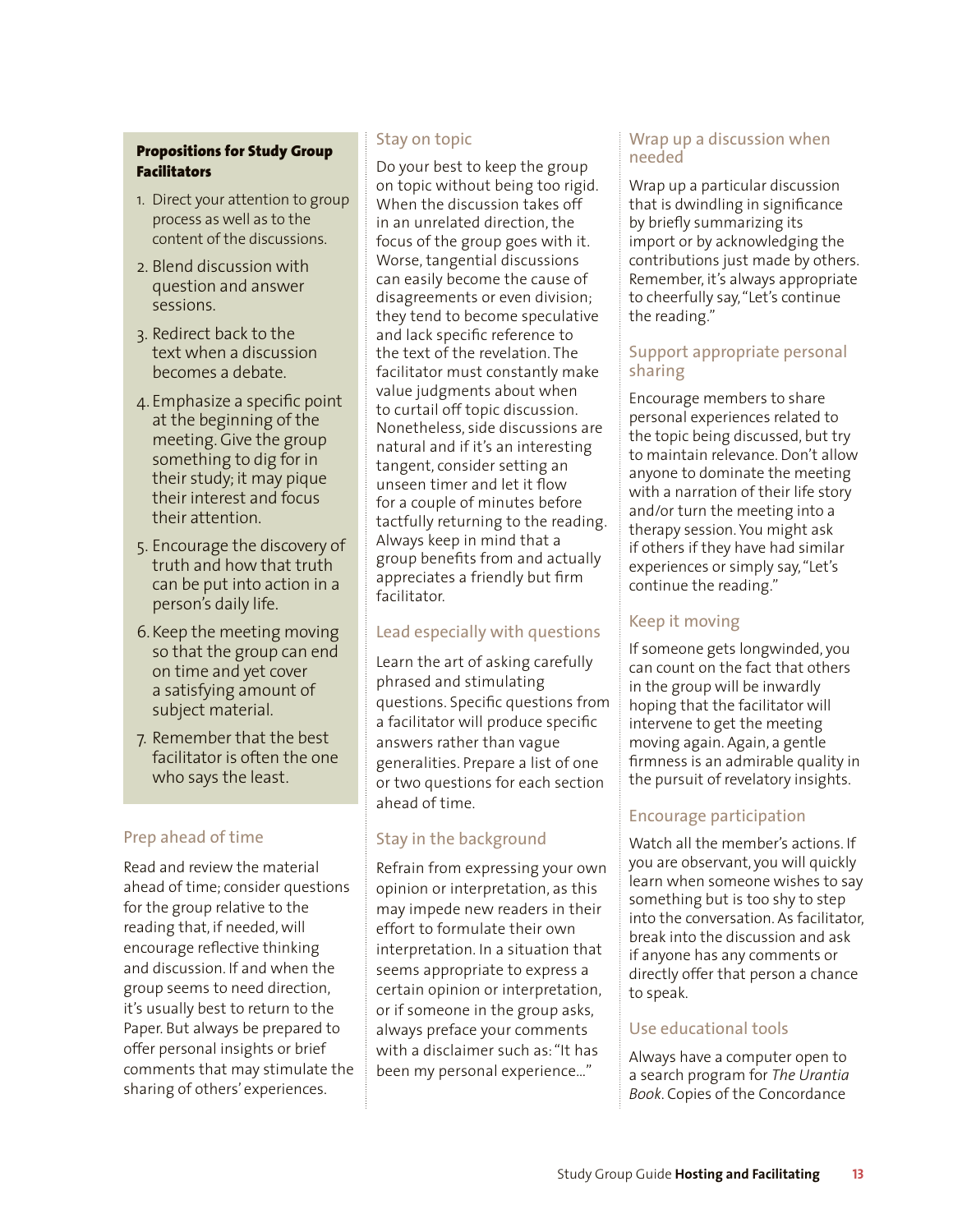and Concordex are also useful as are many secondary study works. Tools such as chalkboard, dry erase boards, overhead projectors, or flip charts can be used to list important points of discussion. These are not necessary but use them occasionally if they are available.

#### Be time sensitive

Always start on time and end on time. The facilitator is responsible for keeping an eye on the clock so that things don't run over—no matter how well the discussion is going. Study groups in homes could become burdensome for hosts if meetings run too long or members stay too long after the meeting. A study group is also a social function so allow a half an hour for the group to break up. This usually ensures that nobody is rushed out the door and that anyone with unfinished thoughts or questions has a chance to address them after the formal meeting. It's also a good time to develop warmer friendships.

## Nurture genuine study

For the learning process of a group to be effective, everyone needs to be physically and mentally comfortable. The group needs to sense that the facilitator is quietly in charge and is protecting them from distractions. And, don't try to study more than the group can absorb; often is it better to end a meeting early if the members get overloaded from a difficult subject. Keep your study period organized, focused, relevant, participatory, and enjoyable.

# **Group Study Methods**

The suggestions that follow are offered as a possible starting

point; don't let them limit your creativity. Your group can and will evolve methods of study and fellowship that suit your members. Indeed, there are as many ways to conduct the study session as there are groups.

Here are a few additional pointers to keep in mind as you peruse the list of study methods just below:

- 1. The host may need to make the initial decisions, but once a group gets established, everyone should ratify the method of study. Support that decision by making members aware of the many methods presented in this section of the guidebook.
- 2. Favor study methods that provide for some degree of participation by each member. Participation engages the student, inspires regular attendance, and better prepares members to someday lead their own study group.
- 3. Just as each of us has different needs, study groups should differentiate themselves to meet the needs of a group.
- 4. It may be desirable to have multiple groups in your area that function differently to meet those needs.
- 5. In general, study groups that remain focused on a study of the universal teachings of *The Urantia Book* are more attractive to new readers from all walks of life.

## Sequential reading

This is the most common method of study. The group reads through *The Urantia Book* together, from beginning to end sequentially. You might try covering one paper per meeting, with members taking

turns reading a page or section at a time. Some groups have one person do all the reading or even play an audio version of the book and stop and start as you discuss. Be sure to allow frequent intervals for questions or discussion. New groups may find it easier to select less difficult papers or groups of papers and simply read through them. A popular option is to reserve some time and turn to Part IV to end the reading with a spiritually uplifting selection.

## Topical reading

These groups choose a topic at the end of each meeting to be discussed in the next meeting. Members study that topic before the next meeting. The group then takes turns reading parts of *The Urantia Book* that they have found related to that topic. Some groups favor combining sequential reading with an occasional topical reading to provide variety.

## Reading with inclusive response

This method gets everyone involved in the discussion. Even timid persons are assured of getting their chance to speak. With this method, each person is given a turn to speak about the material just read until everyone has spoken once. This is a good way to conduct a study group when people may not know each other well.

## Formal discussion

In this approach, a facilitator presents a question to the members of the group based on the reading; members consider specific answers to the questions.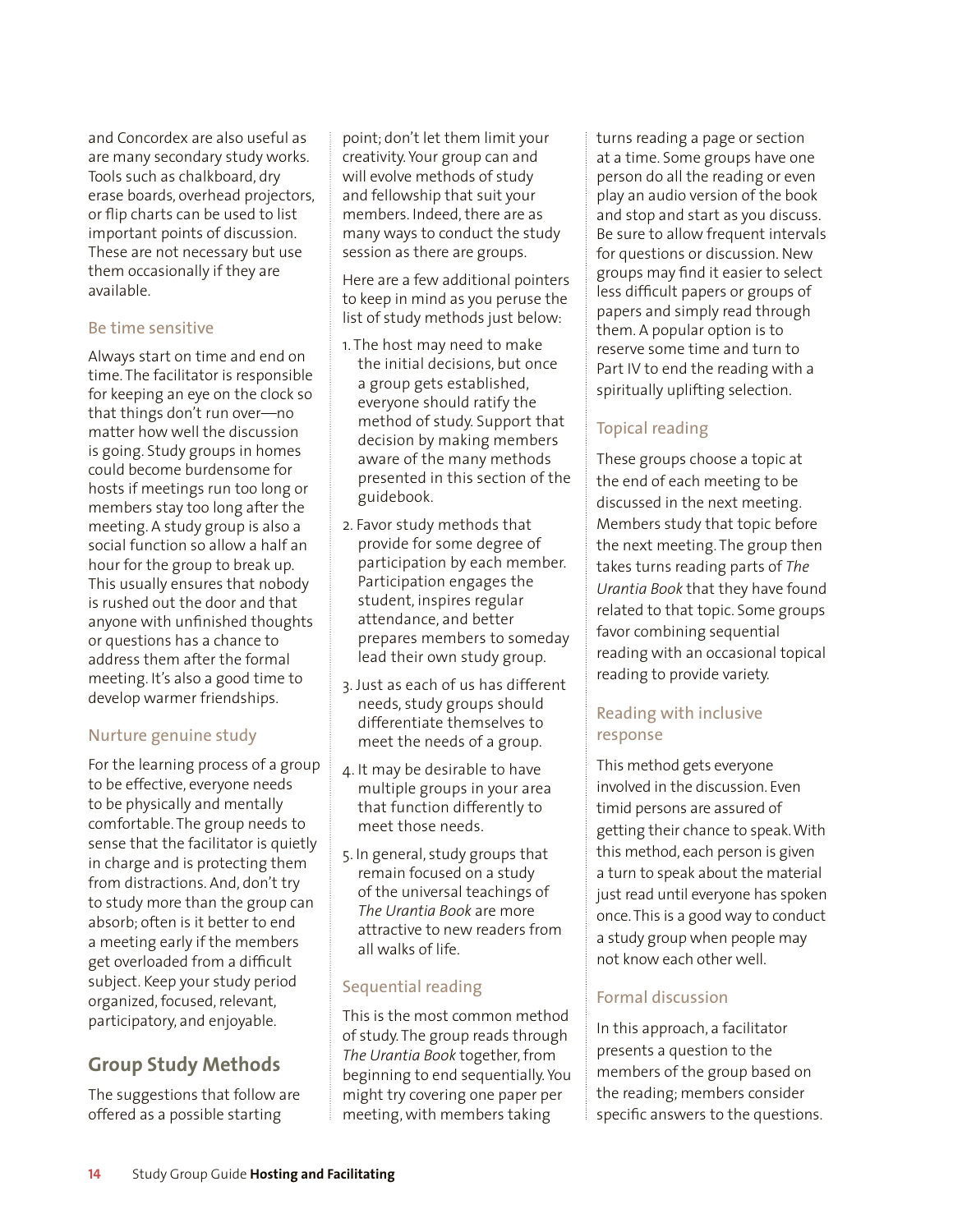#### Using Study Aids

It is always helpful to have study aids close at hand, such as these well-known tools of study:

- 1. Key word index of *The Urantia Book*
- 2. *Urantia Book Concordance*
- *3.* A recent edition of Webster's dictionary
- 4.A computer for searching *The Urantia Book* on CD-ROM or a search version at a website
- 5. Audio versions of the book
- 6.A pronunciation guide
- 7. The Bible

Numerous such study aids are offered for free or minimal cost from Urantia Foundation, and the UAI can also assist you in finding those most suitable for your group. Study aids and secondary works may assist in the understanding of concepts from *The Urantia Book*, but the revelation should remain the primary source of teaching.

### Lecture with reading and discussion

The lecture format usually designates one (or several persons) who presents ideas about a topic combined with specific readings; the lecturer then facilitates a discussion or a question and answer session. This more formal style of meeting can be used to help members develop their techniques for presenting topics to Urantia conferences or outside organizations, but does not provide the participatory approach that is favored.

## Quotation study

In this method, a leader reads a sequence of quotes and facilitates group discussion of each quote, or perhaps of a set of quotes related to a topic.

## Question & answer

This method invites everyone in the group to bring a question to be discussed. The group works through questions one at a time in an ad hoc fashion. This works best if you have on hand an index or concordance of *The Urantia Book*, or a computer with the ability to search the text.

## "Lectio divina"

This Latin term refers to silent, contemplative group reading, or to prayerful reading aloud that permits time for meditation as each member engages in a personal encounter with a sacred text. Such a reading of an assigned portion or topic can at your option be followed by facilitated discussion. Use this method to invoke the Spirit of Truth who will assist each participant in seeking deeper meanings and values in their personal interpretations.

## The informal study group

This approach, more suitable for advanced groups, allows free discussion of topics and how *The Urantia Book* relates to them. A topic may be designated ahead of time, or could be allowed to emerge after the group assembles. Informal groups tend to require strong facilitation so they stay focused on *The Urantia Book* and avoid unrelated tangents.

### Dramatic reenactment

Reenactment of dramatic events in the book can make the teachings come to life. For example, you might relive the last supper by having each person enact a character (and one person act as the narrator) as you follow the depiction of this event in *The Urantia Book*.

## Audio-visual

Video, powerpoint, or other forms of A/V presentation are always enjoyable. The show is then followed by a group discussion.

## Games and crafts

Various forms of materials may be added to any of the above methods. These can include trivia quizzes, board games, matching games, multiple choice questions, fill-in-the-blank statements, or crossword puzzles.

#### Anatomy of a Sequential Reading Group

After a few minutes of greeting and social time, the host calls the meeting to order and reminds attendees to silence their mobile devices before leading the group in a short prayer of thanksgiving or silent worship to prepare hearts and minds for in-depth study. Transitioning into the meeting, he or she introduces the facilitator who begins with a very short overview of the evening's designated paper. The facilitator reads the introductory portion of the paper. Beginning with the person on his right, the facilitator asks for a reading of the first section, explaining that each person reading should stop after each section, and directing that questions or  $\rightarrow$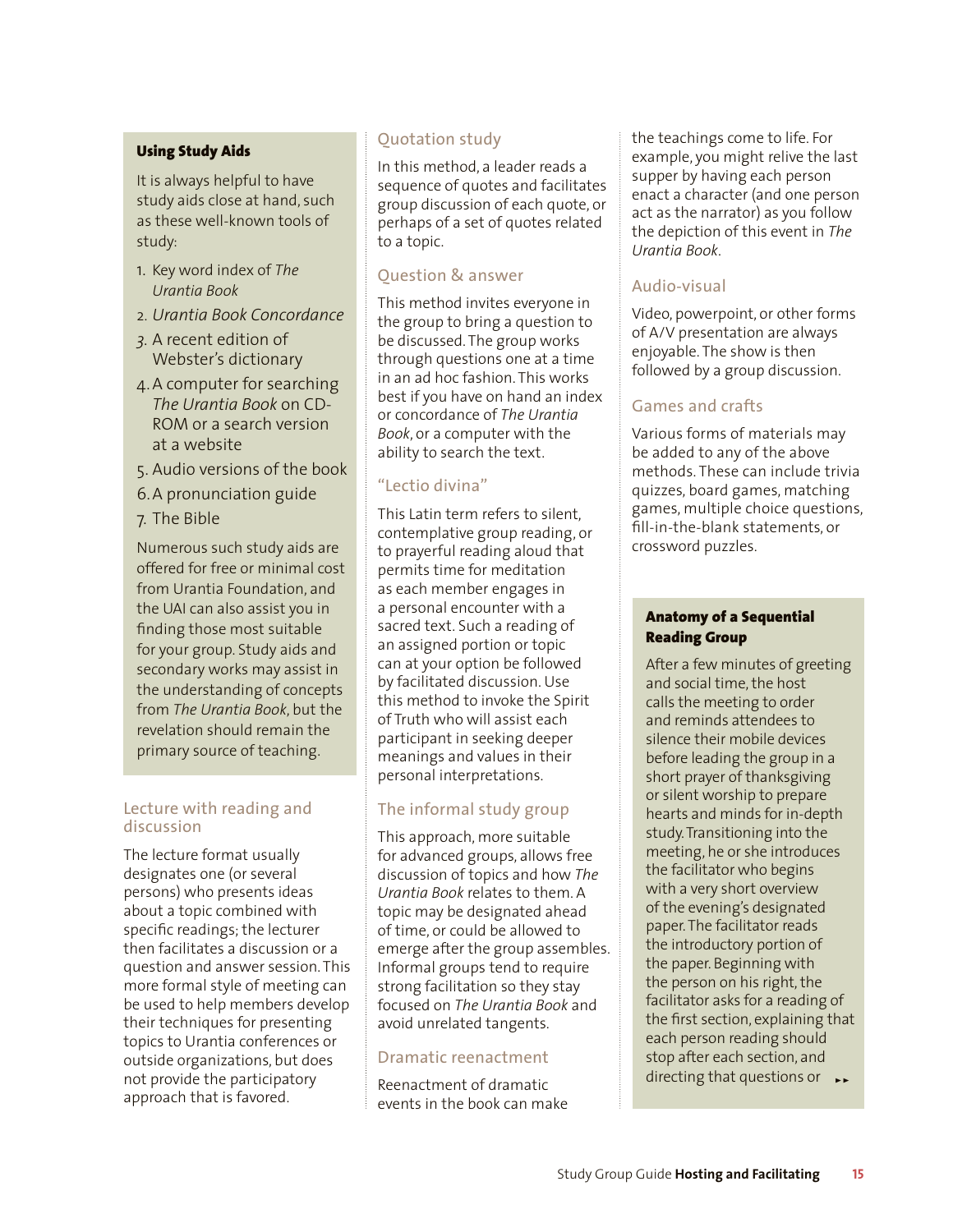comments should be held until the end of each section. After each reading, the facilitator opens the floor, requesting a hand raise to speak. At times, he or she may gently encourage new readers to ask questions. When no one has further questions or comments on a section just read, the facilitator then asks the next person to read the subsequent section, and so on. When the time to end the meeting is near, the facilitator concludes the discussions and briefly summarizes the meeting. The host then invites everyone to close with a minute or two of silence. After closing this prayer, the host makes certain that everyone knows the time and place of the next meeting and what will be studied. More social time follows for about 15-30 minutes.

# **A Personal Philosophy of Facilitation**

Facilitating study group is the sacred work of directing the encounter of your brothers and sisters with epochal revelation. As such, facilitators should inspire each person to wholeheartedly engage in this encounter. They must always do this with the spirit of an educator.

Facilitators recognize that we are all at different points in our journey and this can lead us to varied interpretations—and further, that this phenomenon is both beautiful and good. Let the group discussion bloom and become fragrant.

Facilitators provide an environment in which everyone is respectful of those with whom they disagree. Nobody likes to be proven wrong in public, but they can learn from other viewpoints when they are expressed in a loving and non-confrontational manner.

There are no official interpretations of *The Urantia Book*. The text speaks for itself, and our understanding of the teachings can be broadened by many unique viewpoints.

All members should certainly be allowed to offer differing opinions, but again, never should they be permitted to assert that another student is wrong. The Spirit of Truth, not fellow study group members, is in charge of inwardly determining in each participant what is true and what is not. Study is more productive if each person does not feel the need to defend a particular viewpoint but simply offers it to the group for consideration.

A good way to involve new readers, or shy or quiet members, is for the facilitator to show an obvious desire to hear what they have to say. Encourage them to speak by asking a simple question or by gently inviting them to give their opinion. Positive praise and reinforcement serves to encourage group participation by all.

Discussions should include consideration of the intellectual facts of what was read, the sharing of personal interpretations of the text's meanings and values, and inspiration for each member to live the truths recognized in each reading.

## **Attracting New Members**

Some groups are open to new members and some are not either approach is the prerogative of you as the host, and of your group's members. For example, some groups are actually family units that prefer to study together as a family; other groups may be involved in more advanced study and prefer maintaining a certain common level of understanding; still others have established a goal such as reading all of Part IV together, and will become open to new members only after completing such a common experience of study.

Sometimes a regular member of the group may ask if they can bring a friend or family member who is curious about the book. Folks who wish to observe a meeting should always be welcome as long as they are not disruptive. Procedures for incorporating them are discussed below.

If your study group is open to welcoming new members or new readers, the basic requirements for membership are simply an interest in *The Urantia Book* and a sincere desire to know and serve God. Still, as a group you may wish to set some standards for introducing new members. We have earlier discussed the necessity of careful screening of prospective members who are not known to anyone in the group.

New members may provide a breath of fresh air and a surge of enthusiasm that can invigorate a mature group, intellectually and socially. Long-time members are sometimes uncomfortable with new members simply because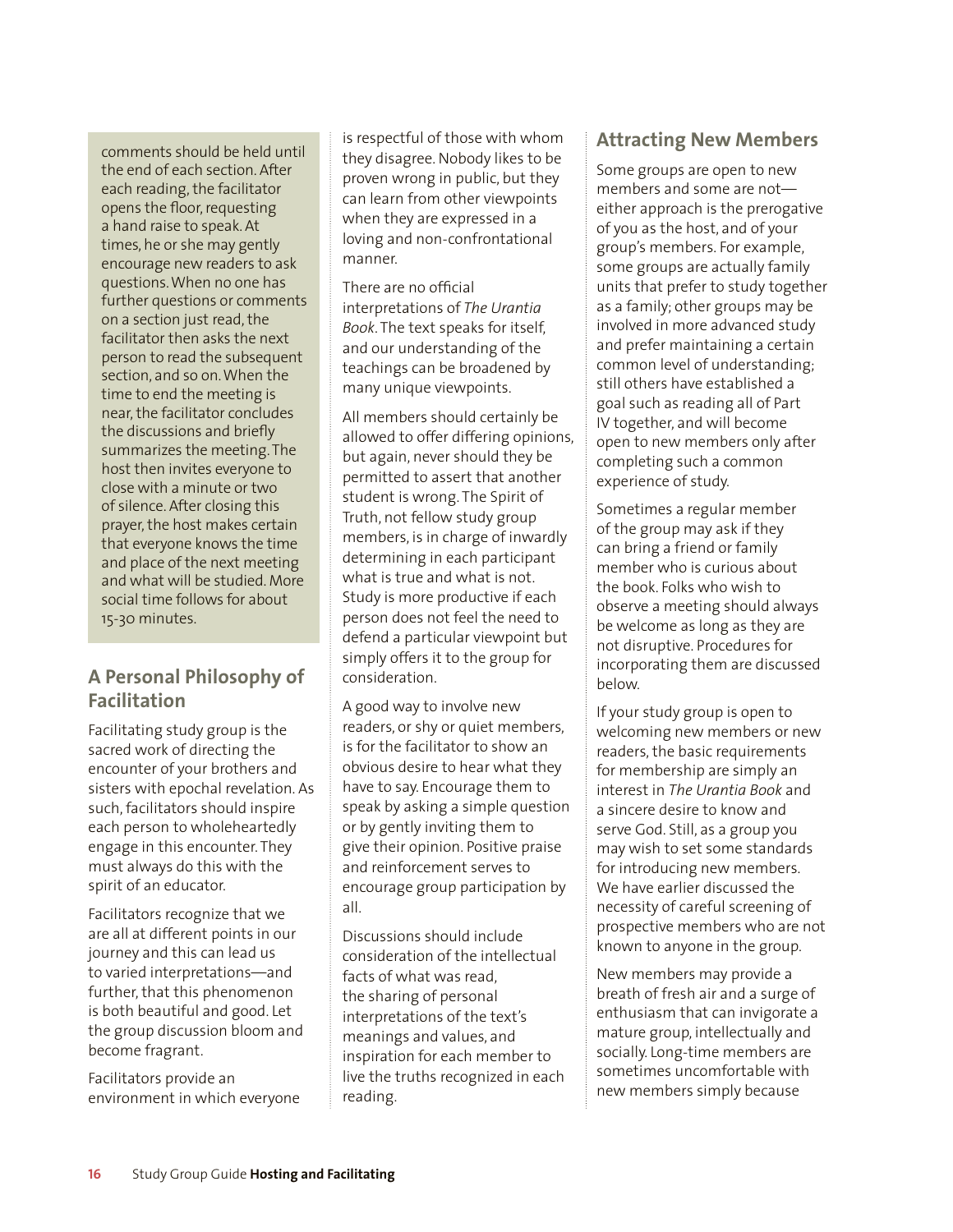their new ideas are not in accord with the old ones. Making a visitor or new member feel welcomed and valued may invade the comfort zone of the group, but this will cause growth for everyone.

An important element of any study group meeting is the love that is shared among those in attendance and extended to visitors and new members. Membership growth comes from loving relationships with those around us. Never hesitate to invite someone that seems interested. The act is yours; the consequences God's. Not everyone who is invited will come but unless an invitation is extended nobody will ever come.

## **Prayer, Worship, and Song**

*The Urantia Book* informs us that: *Jesus taught the twelve always to pray in secret; to go off by themselves admidst the quiet surroundings of nature or to go in their rooms and shut the doors when they engaged in prayer.* [Paper 144:3, p. 1620:3]

However, in discussing the social repercussions of prayer, the Chief of Midwayers writes:

Prayer need not always be individual. Group or congregational praying is very effective in that it is highly socializing in its repercussions. When a group engages in community prayer for moral enhancement and spiritual uplift, such devotions are reactive upon the individuals composing the group; they are all made better because of participation. [Paper 91:5, p. 998:5]

#### Decide as a group about new members

Before any potential new member that is not known to anyone in the group is invited to join, we suggest that the group meet the new person and then later discuss whether to invite the person to join the group. Or, this task may be delegated to the host or to some other experienced group member who can return with a recommendation. Another approach is to allow the new person to attend as an observer for a specific number of meetings. However this is done, at some point the group as a whole needs to decide if the new member will be invited to become a regular member of the group. Obviously this can be a delicate situation; but the integrity and security of the group is of primary importance. So if the new member does not seem to fit in, politely and courteously say so. In this situation, the group may offer to help them start their own study group.

These two perspectives on prayer leave it open for your group members to find their own way of functioning. It would seem okay to pray or not to pray based on the group's decision.

Group prayer, in whatever form that is comfortable for the group, can greatly contribute to a sense of spiritual unity. But, group prayer is not for everyone. It is wise not to impose it upon group members who are not comfortable with it.

Some groups establish a circle, with each person praying in turn. In some groups, the facilitator will either conduct the prayer or pray first and then indicate that anyone else who wishes to say something may do so. After a period of silence to begin a meeting, the facilitator may conclude the moment with a short prayer aloud or by reading a prayer such as the Believer's Prayer from page 1620 of *The Urantia Book*.

If you are fortunate enough to have someone in your group that is musically inclined, the inclusion of spiritual songs in the meeting can be very enjoyable. Nearly everyone enjoys music especially when performed by one of the group members. But not everyone is comfortable singing aloud around other people so be careful when considering sing-a-long sessions for the group. There is no doubt that music will add another welcome dimension to any study group.

*While your religion is a matter of personal experience, it is most important that you should be exposed to the knowledge of a vast number of other religious experiences (the diverse interpretations of other and diverse mortals) to the end that you may prevent your religious life from becoming egocentric circumscribed, selfish, and unsocial.*  [Paper 103:1, p. 1130:2]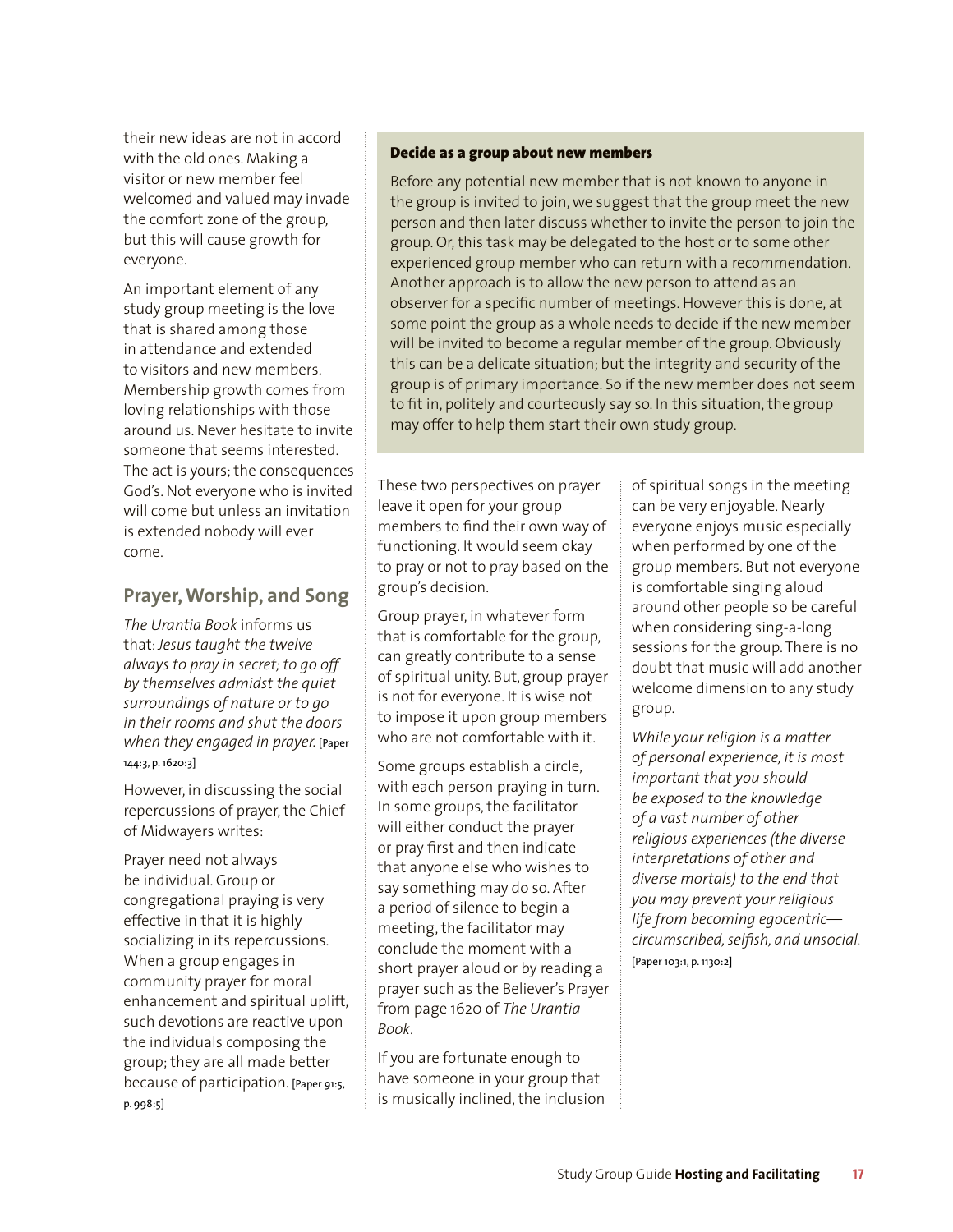# INTERLUDE: A STUDY GROUP EXPERIENCE

## *The Story of Jesus Lighthouse Study Group of Fort Worth, Texas*

by Rick Warren, 1993-2000 Host

Twelve people came to my first study group meeting! I live in a big metro area where there are scores of readers, so attendance wasn't a problem. But at first it was a little awkward because I knew only half of those who came. Some were there solely because their spouses are readers.

I was fortunate to have a good reader friend at my side. Suzanne was the first sincere reader I met after having found the book six years earlier. She had read *The Urantia Book* about as long as I had and also wanted to meet with others over this awesome revelation. So before long, Suzanne and I began talking about forming a study group.

### Getting started

I had the basics: a quiet comfortable place (my living/ dining room) and a regular time slot available. I had given it

much thought and finally decided to have our meeting one workday evening every two weeks, which fit in very well with everyone concerned. A weekly meeting seemed too much strain on my household, so I choose the bi-weekly schedule. That's one of the beauties of hosting study groups: They can be designed any way the host wishes; the frequency and method of study are left entirely to the host.

We experimented with switching nights a couple of times to adjust to the human schedules and such. But we finally settled on Thursday night, from 7:30 to 9:30.

From the outset, the only iron-clad rule I embraced was to maintain the focus on the text itself, not on individuals, not on peripheral matters, and especially not on politics.

#### Initial lessons

The awkwardness was gone by the second meeting, and so was about half the group. Only seven showed at this next meeting. Happily, I quickly came

to realize that more than seven or eight people at a meeting creates a social dynamic that can inhibit the less assertive members. Plus, it becomes more of a production than an intimate study session.

Over the seven-year period of my study group, the number of attendees varied from three to twenty two. Again, the size of a study group very much affects the ebb and flow of each participant's open engagement. The host naturally wants to make all feel involved, and if not involved, at least valued and respected. Still, large study groups are not to be avoided per se. They just require a different attitude, greater attention, and more planning. And sometimes the best solution may be to split into two or three smaller groups.

## The group life unfolds

We followed the long established pattern of taking turns reading, as we gathered in a circle around a table. And *everyone* took a turn even though there was no rule requiring participation.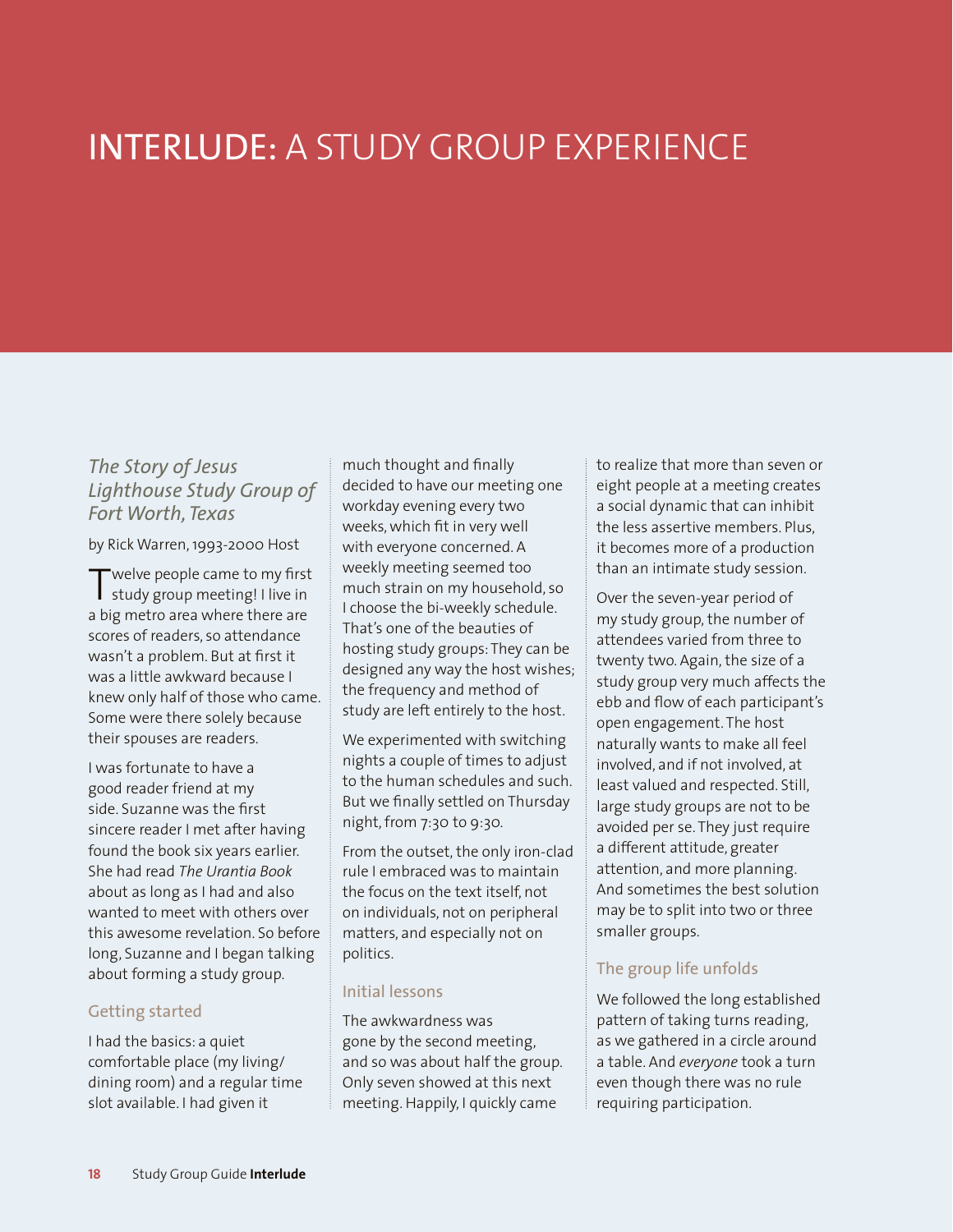We experimented with asking members to read a whole section, whether it was a few paragraphs or two pages. But that sometimes exhausted the poor reader, so we switched to a paragraph or two, mostly at the reader's discretion.

Readings were always interspersed or interrupted with discussions arising out of the text. Interruptions were tolerated if not encouraged. Discussing the text as it is being read is the real heart of the meeting. Herein lies the true value and fruit of study groups. Encourage this in your study group and it will succeed and prosper, if goodness is also present.

I always insisted on keeping the focus on the text.

Occasionally and inevitably the group's focus drifted off the text. I found that the level of harmony always dropped in direct proportion to the extent of the drift. For example, I distinctly recall this happening just before the 2000 election in the U.S. when a spontaneous political argument broke out. It felt awful. But harmony again prevailed when attention was returned to study.

### Learning to deal with disruption

In our years together there was only one really troublesome issue—one that at first created much consternation and diversion from study. It was a problem that took considerable time to discover the remedy for: How was I to deal with members who habitually talked about themselves and issues unrelated to the group's focus? I was discovering that

resentment can easily grow when the same person or persons dominates the meeting with offtopic issues. If such talk continues, some members will simply drop out. And, you may never know why. Too many distracting side conversations can have other deleterious effects as well. If the study group is seen as a social gathering or chatfest more than a venue for the study of this unique, vivifying revelation, then interest will flag.

Eventually a method arose for handling study group members who constantly took the focus off the text. I asked Suzanne—who has an infectious laugh and is a naturally loved-by-all kind of person—to act as "sergeant-atarms." I never announced her as such, but we agreed beforehand to work together in this way to keep the meeting from being hijacked by well-intentioned but intrinsically talkative members. And we pledged to try to do it without hurting anyone's feelings. Looking back on it, I recognize we were able to accomplish this only because the group's greatest desire was to study this amazing revelation we hold in common. They came to study with others who also had come to study.

The group took to Suzanne's good-natured ribbing and it instantly became a joke. So much so that before long, all Suzanne had to say when the meeting began to drift off text was,"Shut up and read." Big laughs would attend her commands and no one felt shamed; in fact, they often apologized for leading us astray. We were left with a more

jovial atmosphere of sincere study and learning.

## Realizing the benefits of group study—and socializing

Meeting once every two weeks as we did, it took years to read the book from cover to cover and discuss all that came up during our readings. In the process, we found that there is simply no substitute for group study if you want to fully appreciate and integrate the teaching of this, the most profound book ever written. In my opinion the revelation can't be fully absorbed without at least once reading it through with a group that recognizes The Urantia Papers for what they are: a revelation to a benighted world from those who care for and attend to us on high.

We usually read about a paper per meeting, around ten pages. But sometimes we read just five pages; other times it was fifteen or more. It all depended on the ratio of discussion-to-reading that took place. It should be noted that some people would gladly come half an hour early to socialize and converse. Some would happily stay half an hour after, all depending on what the host permits. I welcomed this overlap of the meetings as time to strengthen friendships, and it had the added advantage of allowing members time to talk about unrelated matters so the study sessions might keep closer to the real focus of the meeting studying the text.

Finally came our last meeting. I decided to put an end to my role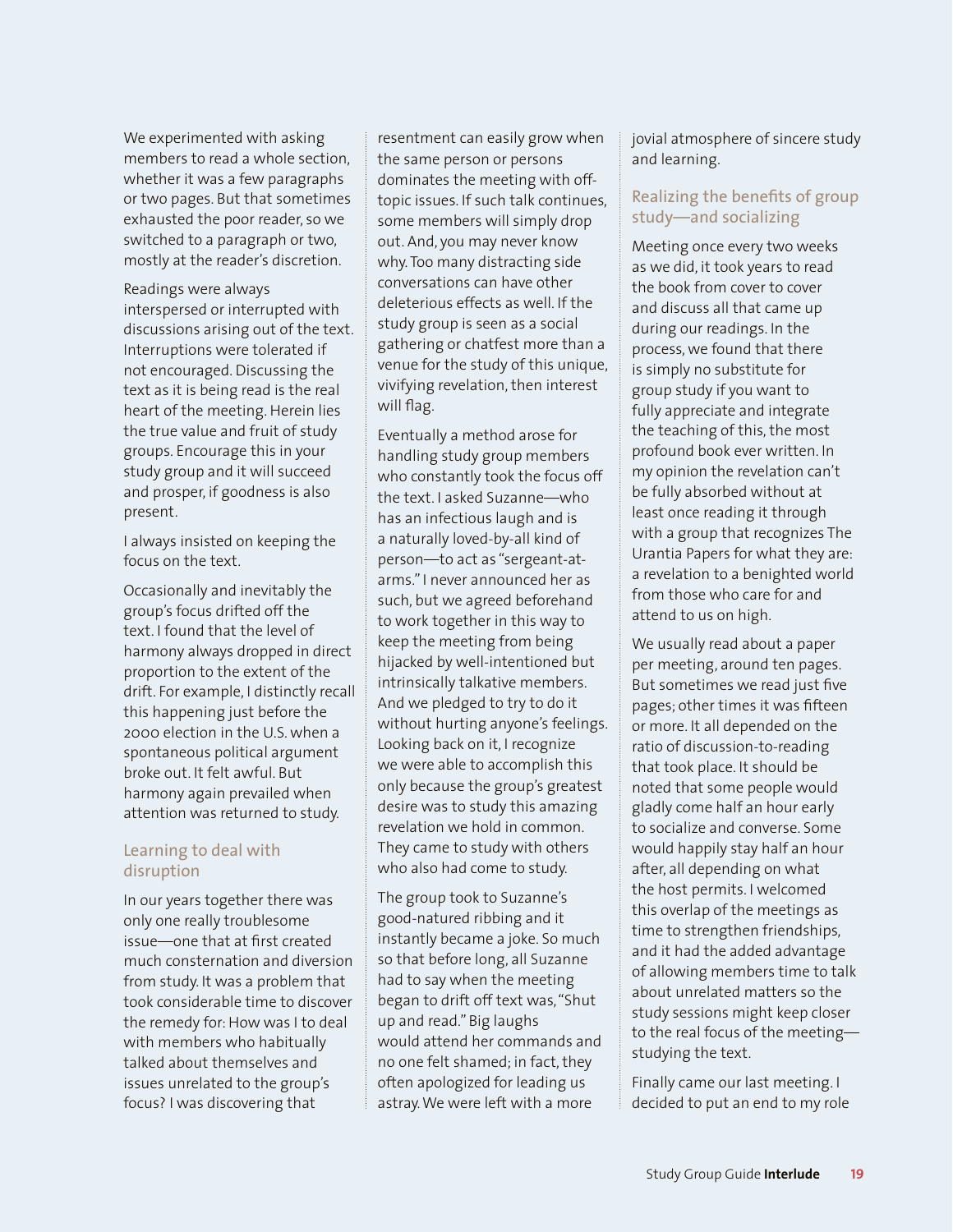

as a host. We gathered in a circle, talked over our past, celebrated our achievement, and toasted to each other. Then, after conferring with other members, our group broke into two new groups, one for each side of the city. Suzanne became host to one of them. To this day they are both still active. Both are places for new and old readers to intermingle and live out the ancient axiom: You have learned a thing when you have taught it to another."

#### Lessons learned

Successful study groups are not difficult if one knows how to deal with the few pitfalls. Indeed, they can be very gratifying.

On the other hand, not all study group experiences are good ones. A few years ago, another friend who decided to host found a very contentious and somewhat alarming person at her first meeting. Her study group died then and there. She hasn't opened her home again. That's why it pays to screen people. Of course, screening requires good people skills and therefore such a task should be delegated to a sagacious reader.

Overall, my study group experience was most rewarding, and essential to growing in the teachings. But caution is a must, ever observing the Master's admonition: be you gentle and wise.

About all I furnished was a regular, quiet place with a determined focus on the book. Except for ice water, cookies, and coffee, that's all it takes. Members often brought what they liked to snack and sip on. Having a big dictionary on hand helped too.

It was a relaxed and informal meeting that always gave us the same feeling one gets from attending a Urantia conference. Maybe there exists an Angel of the Study Groups that imparts the glow that seems always to characterize such gatherings under Jesus' light.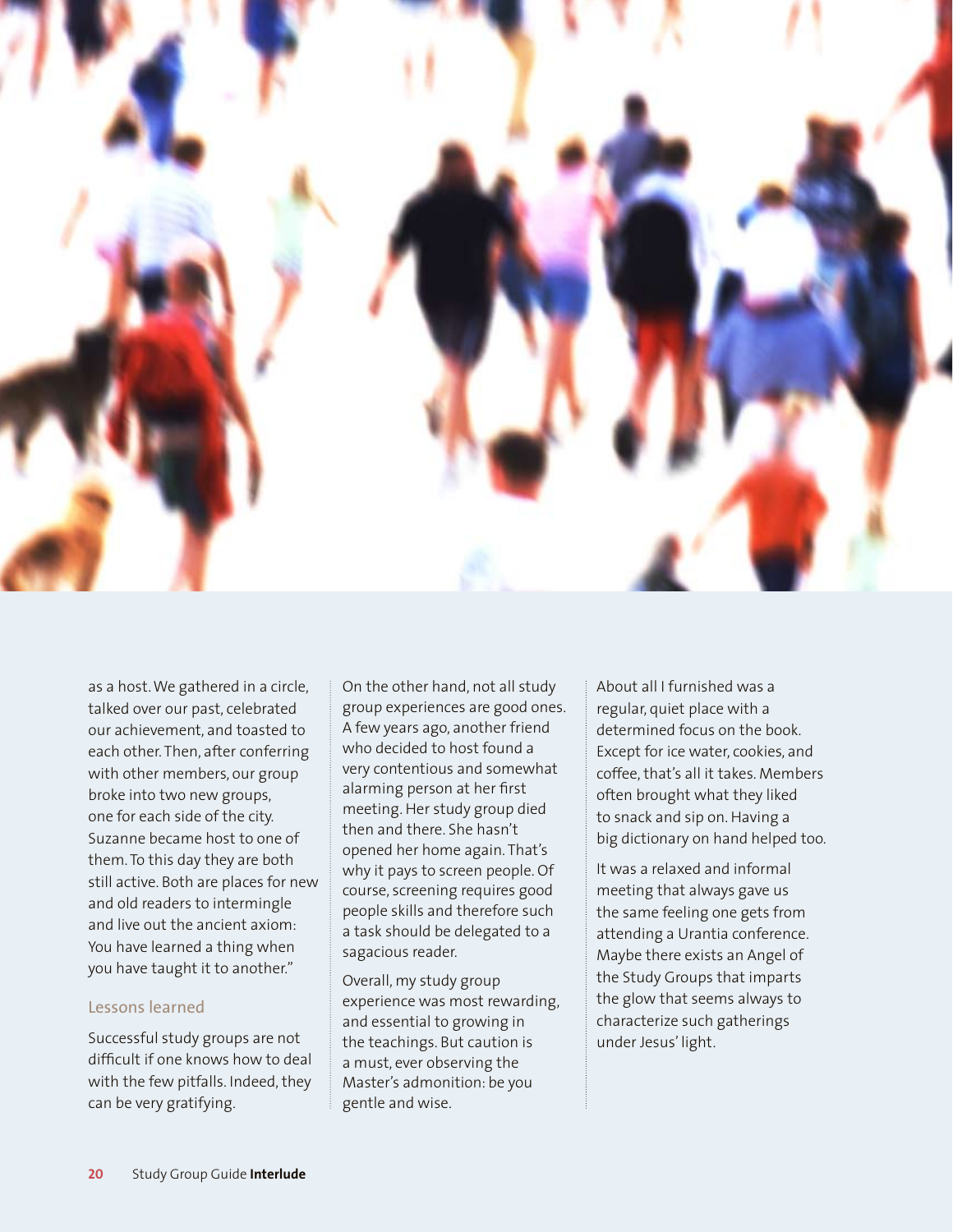# IV. ADVANCED ISSUES OF STUDY GROUPS

## **Dealing With Disruptors**

#### Heading off those with personal agendas

**P**eople with personal agendas<br>usually have a passion for them that can be difficult to deal with. As host, try to discover such agendas before inviting the person to join the group. However, people with personal agendas are often very good at hiding them until they find an audience. Occasionally a person may try to dominate a meeting by turning the discussion to some personal agenda or pet issue. The facilitator may overcome this problem by:

- 1. Directing the discussion to another person by asking if someone who has not yet spoken wishes to make any comments about the meetings topic of discussion. If that doesn't work, politely suggest that we stay on the topic for the meeting and not get sidetracked.
- 2. Privately encourage the other members not to engage in the discussion of that person's agenda during or after the meeting. If nobody takes up

the challenge, often a person will lose interest and may leave the group or learn to be more gracious.

3. Offer to meet with the person after the meeting to provide the time for discussion of a pet issue. After respectfully listening to the person, politely request that this issue not be discussed during study group as you don't want to deflect the group from its main purpose of studying *The Urantia Book*. Explain that everyone comes for that purpose and it's essential to maintain it. If this person has a close friend in the group, ask the friend to talk to them about keeping to the topic of the meeting.

If all else fails, the host has the responsibility to take the disruptive person aside privately, and tactfully explain that the purpose of the group is to study *The Urantia Book* and that by introducing his personal agenda, he is disrupting the study of the others in the group. Directly ask this person not to bring the subject up again during the study period. It is important that the

moderator be patient and tolerant, but the host must also keep the interests of the group foremost in mind or the disruptive person will drive the others away. The group expects the host to function in this manner and to take action when needed. Do not feel badly for it or apologize for doing what needs to be done.

### Working with the psychologically needy

Some persons will seek to join any group or cause in order to just belong to something. They have psychological needs that require a group setting to satisfy. Their presence will cause the group meetings to feel like therapy sessions. Certainly group members can at important times act as support for a member during a tough time but the difference here is that this type of person enjoys the attention and pity of the other members, never seeking to "get over it." Sometimes the psychologically needy will seek being recognized as a teacher or superior spiritually accomplished person. A psychologically needy person will drive the group apart as some will tire of the person's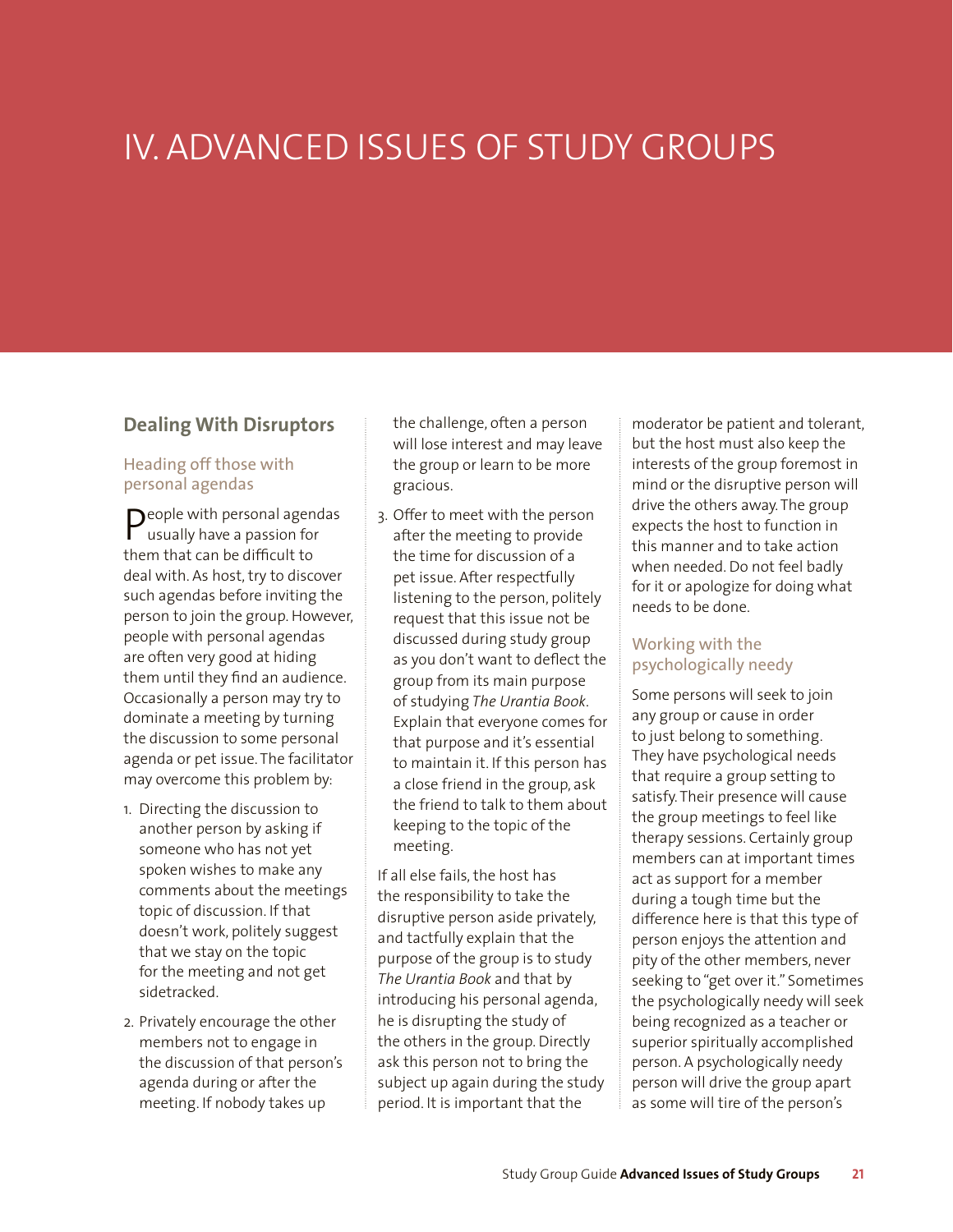problems and others may express pity and an overly active tolerance for them.

#### Managing those with negative habits

Being disruptive could also include someone who habitually arrives late for no apparent reason. One solution for this is to encourage members to arrive a little early so that the meeting can begin on time. (As we've stated, always start and end on time.) In addition, do not restart the meeting for those arriving late. This will remove their incentive to arrive on time in the future.

Sometimes personal habits can be disruptive. Someone loudly chewing ice from their drink, ignoring personal hygiene, attending with an obvious illness, and of course the ubiquitous cell phone or pager all can be forms of disruption. Seek the advice and consensus of the group when trying to deal with such situations. Sometimes light-heartedly poking fun at the offender may get the point across without creating hard feelings. Other times a direct approach may be necessary. If so, always do this in private. Remember this person is your brother or sister, so deal with them in a loving but firm manner when necessary.

# **Handling Controversy**

As we have emphasized, avoid controversial issues, especially in new groups. A group with a more established relationship among its members may tread lightly into such areas but even then caution is suggested. For example, someone may ask what *The Urantia Book* says about abortion. That is a legitimate question and yet it may cause discord. As long as the discussion is focused on book passages it may be a good discussion. However, should the talk turn political or adversarial, the host or facilitator should step in and conclude the discussion or divert the group to another subject.

*The Urantia Book* Internet School has a useful rule: "Interact with other students and teachers according to the spirit of the teachings of *The Urantia Book* by being respectful of differing levels of comprehension, diversity of perspective, and varied communication skills of fellow readers." Perhaps repeating this rule occasionally at the beginning of a meeting would help prevent potential controversy. Overall, it is better to look for areas of agreement in any group discourse, but never force a consensus in interpretation.

# **Creating Spiritual Unity**

The search for God is the most important goal of any study group; and spiritual unity often results from the group's shared experience of this grand pursuit, conferring many benefits on members. Indeed, as the spiritual unity of the group strengthens, love among the group members grows. Other aspects of study group spiritual unity include the following:

1. If a group gets too large, it is more difficult to develop the close relationships that facilitate deep sharing. We've already pointed out that such a group should split into two.

- 2. Membership stability allows familiarity and friendships to grow. A group of core members committed to attending every meeting will serve to unify the group. Familiarity with one another brings closeness and trust.
- 3. Consider coming up with a name for your group. A name will give the group a sense of identity.
- 4. Promote the idea that you and your group are part of a growing community of study groups around the world. Recognizing that you are part of this larger whole is inspiring, and will serve to increase your spiritual unity.
- 5. Do what you can to manifest genuine group governance. Toward this end, invite everyone to get involved in some aspect of hosting, planning, leading, or facilitating the group. Help those who tend to be "wallflowers" to know that they are valued members regardless of their level of participation. Lead the group in recognizing and investigating important issues in its process, and hold sessions of fair and formal group decision-making.

Let us endeavor to build a sense of unity among all readers of *The Urantia Book*. The midwayers speak to this goal when they say: *But in this brotherhood of Jesus there is no place for sectarian rivalry, group bitterness, nor assertions of moral superiority and spiritual infallibility.* [Paper 195:10, p. 2085:6]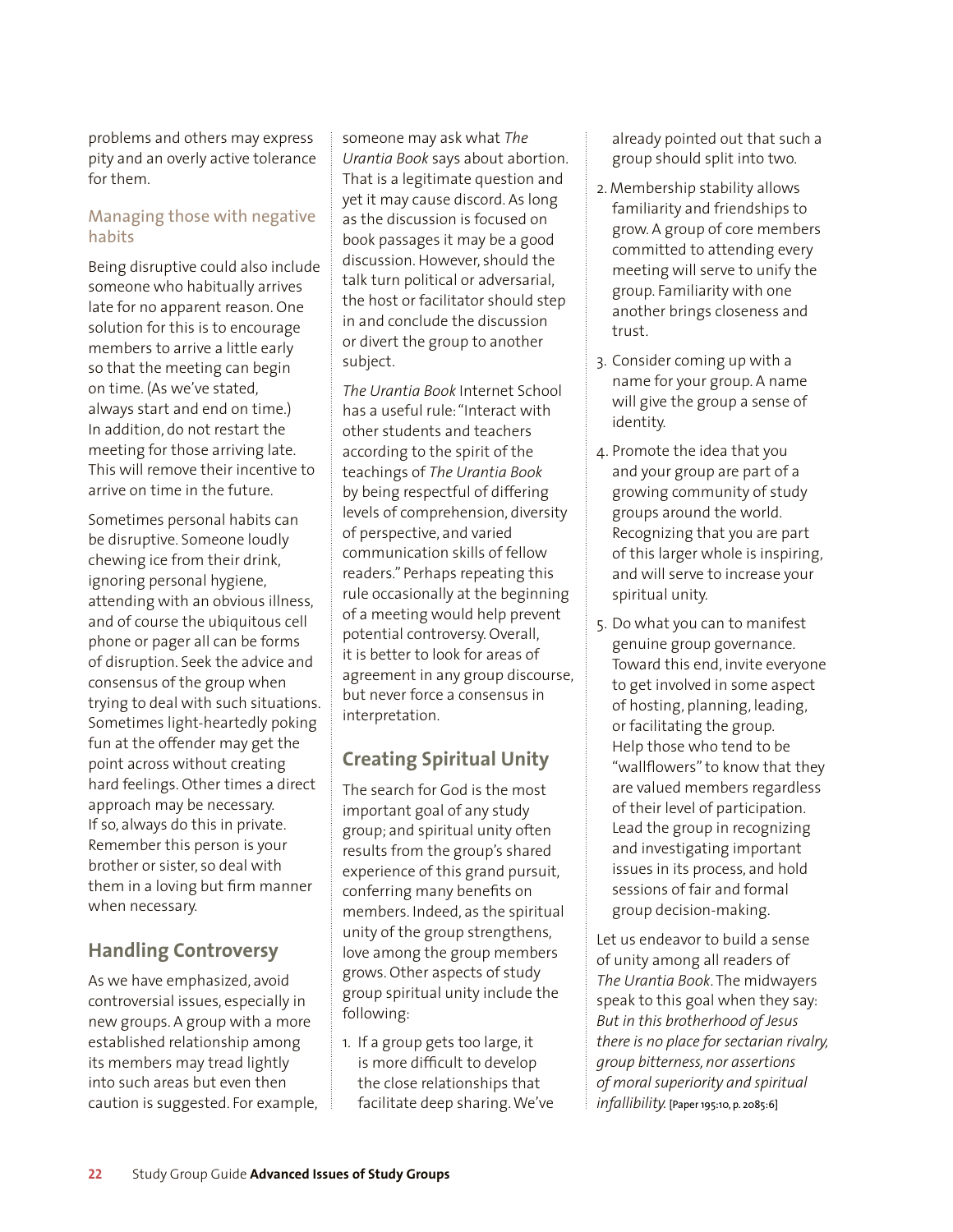## **Maintaining Attendance**

Maintaining regular attendance is the proof of a successful group. The obvious key to maintaining attendance is to have a study group that people want to attend. Therefore, keeping the meetings interesting and providing a variety of learning methods is vital to keeping people coming to study group. Making people feel important to the group gives them a purpose for returning because without them something will be missing from the group. Inviting them to actively participate in the functioning of the group usually does this, which is one reason why it is important to rotate the role of facilitator, and another reason for making sure that everyone contributes to the discussions. Group chemistry is a difficult thing to predict but if the host will normally set the tone for meetings in a loving casual atmosphere where people feel comfortable, the chemistry will metabolize. No matter what else is going on in your life, put all that aside during the study period. As host, always be warm, friendly, and cheerful.

Other activities that maintain interest could include these ideas:

Invite outside speakers

- 1. Host joint meetings with other study groups
- 2. Celebrate Jesus' birthday or other religious holidays
- 3. Hold weekend social events
- 4. Engage in local community service projects (see more on this below)
- 5. Call regular members who miss a meeting to check on them and to let them know they were missed
- 6. Work together as a group in dissemination projects such as library placement of *The Urantia Book*, adopting a study group in another country, or UAI prison outreach

The commitment of part-time attendees can be improved by giving them a material sense of purpose to go along with the spiritual purpose of study group. This often is done by projects that benefit others in the community where they can see and feel direct results of their efforts.

Finally, every person is a vital part of the group and needs to be recognized and acknowledged as such from time to time. Be genuinely interested in the needs of group members. Folks always enjoy being around and sharing their lives with people who love them.

*And when men see you so love them, and when they behold how fervently you serve them, they will perceive that you have become faith-fellows of the kingdom of heaven, and they will follow after the Spirit of Truth which they see in your lives, to the finding of eternal salvation.* [Paper 191:6, p. 2044:3]

### Engaging in Service Projects

Healthy study groups are those that grow outward through some sort of service or outreach. The old corporate adage of "grow or die" is also true for study groups. Your group may not die if it does not grow in some way—but certainly it will stagnate. Here are additional ideas for service projects:

- 1. Prison ministry has been established by the UAI and needs volunteers in all communities.
- *2. The Urantia Book* Internet School facilitators of classes. Perhaps your group could team-teach a course, with each lesson being the topic of your study group meeting.
- 3. Engage in projects that to get books into the spiritually hungry hands around the world.
- 4. Host and conduct local or regional conferences, retreats, or picnics.
- 5. Volunteer as a group at homeless shelters, hospitals, or for local emergency agencies.

Groups that are focused inward may tend to fade away while groups that seek to extend themselves out into the community around them tend to grow and flourish.

*One of the most important lessons to be learned during your mortal career is teamwork.* [Paper 28:5, p 312:1]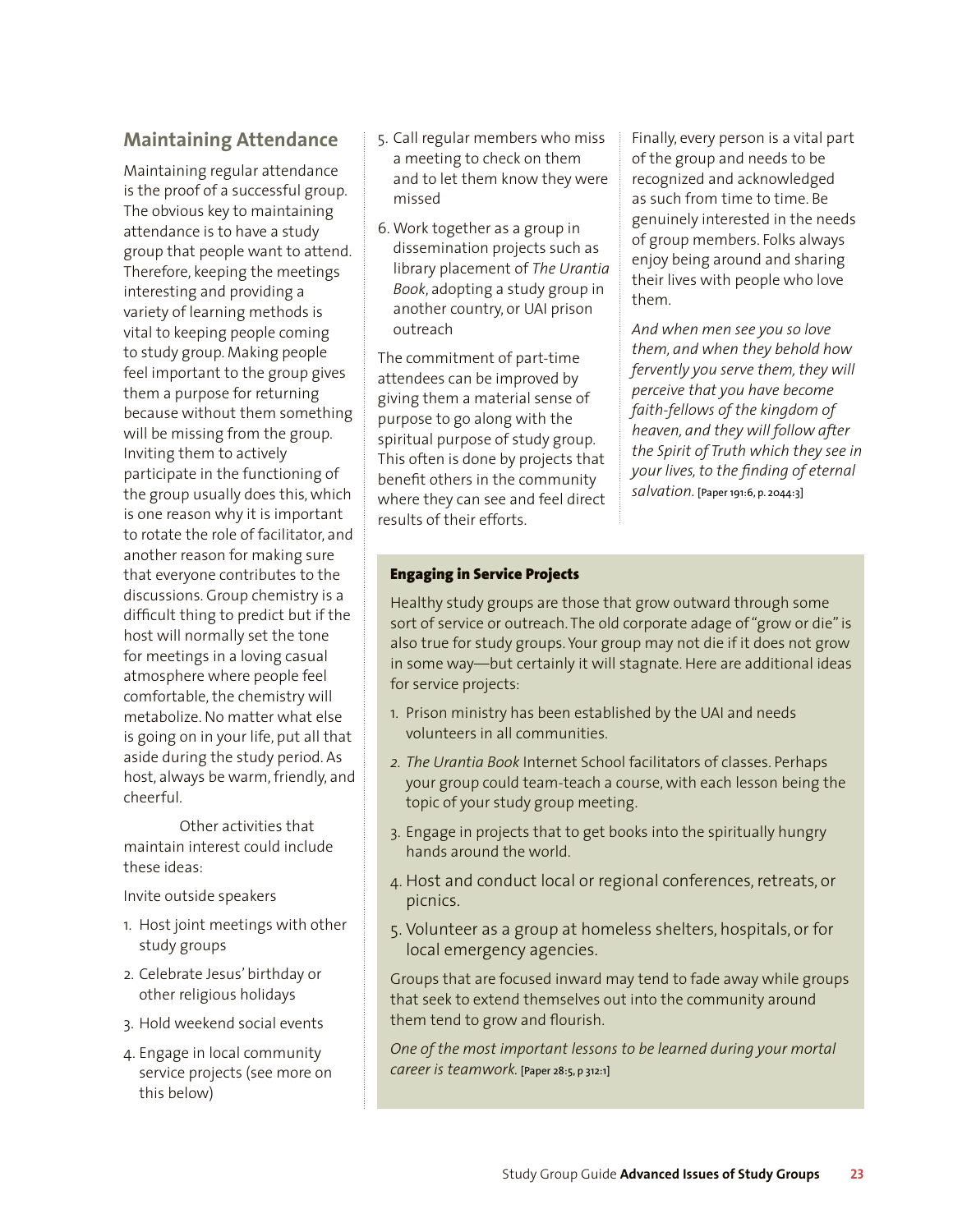# POSTSCRIPT: BUILDING A WORLDWIDE STUDY GROUP COMMUNITY

 $\bigvee_{\alpha \in \mathcal{C}}$ e cannot create thousands of study groups on Urantia without creating one study group at a time. Each new group will take on a life of its own only if a loving and caring hand nurtures it. That said, we also invite you to help build a network of study groups around the world. This network is neither formal nor restrictive; it endeavors to provide an open doorway of meaningful communication among groups and also individual readers in search of groups. Here are some important steps toward that goal:

- 1. Register with the Study Group Portal (see Addendum below). Urantia Association International maintains this database, but membership in UAI is not required to become listed. We are here to serve all groups and all readers of the book.
- 2. If you are open to new members, bear in mind that we can help them find you. Sometimes travelers contact us to find a study group in an area where they are vacationing or







visiting. We often assist them in finding a study group they can attend. You may contact us at anytime for assistance in finding new readers in your area or for any information you may need.

- 3. Once you have a study group established, we would appreciate receiving updated information about your group at least once a year. We would enjoy sharing news of any kind about your group (along with photos) with others in our newsletters.
- 4. Many countries have UAI national organizations and local organizations – check for one in your area. Such organizations may serve as a resource for

guest speakers, gatherings of readers, help with difficult concepts from the book, or any other assistance you may need. Again, membership in the UAI, while welcomed, is not required for us to assist you in having a successful study group.

We heartily welcome you to *The Urantia Book* Study Group community and look forward to sharing this experience together.

Caio Donega

UAI Study Group Committee 559 W. Diversey Parkway #351 Chicago, IL 60614-7640 [studygroupchair.uai@gmail.com](mailto:studygroupchair.uai@gmail.com)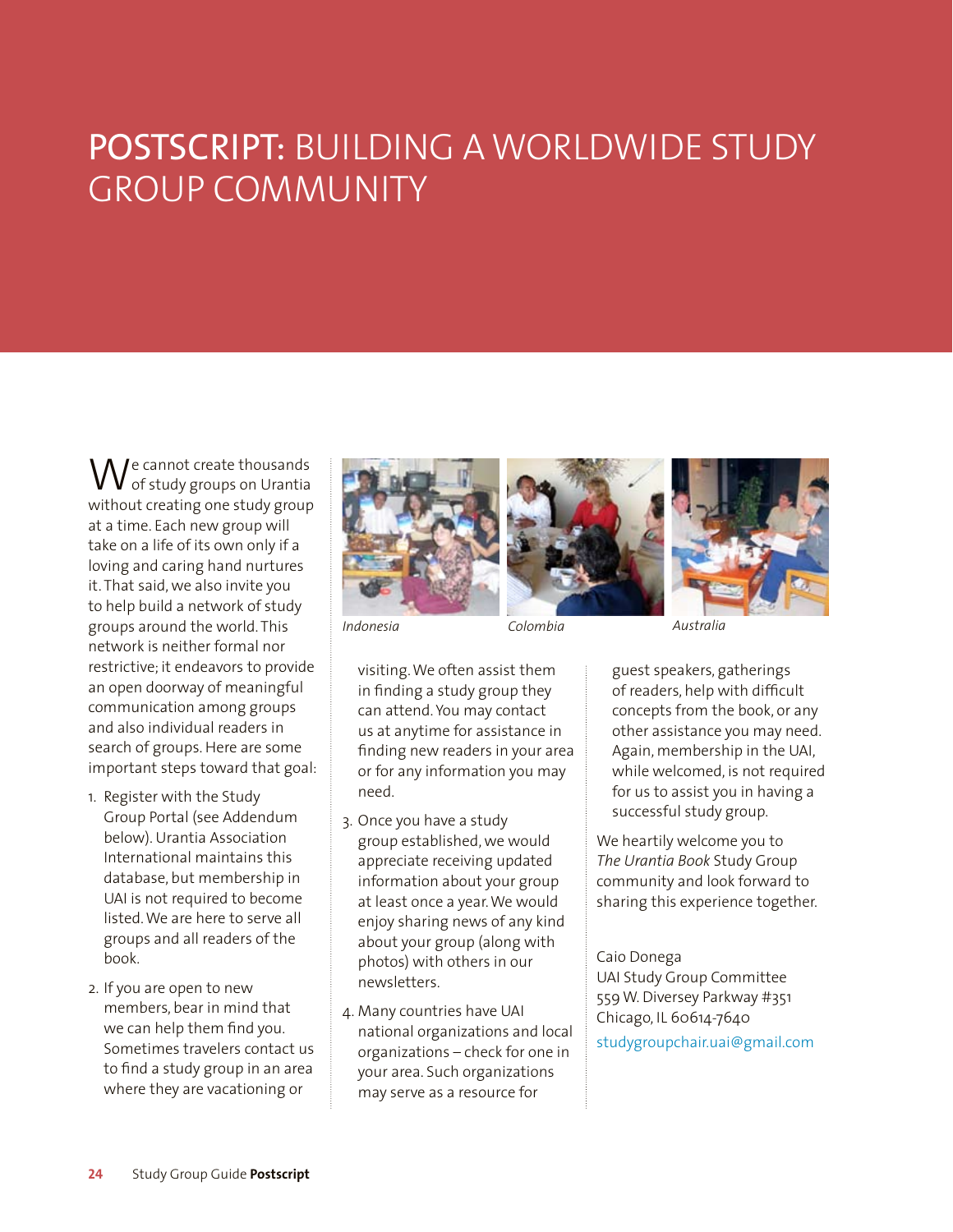# ADDENDUM A: CHECKLIST FOR LAUNCHING YOUR FIRST MEETING

Evaluate the time required to host a study group. Do you have one evening a week? Discuss forming a study group with your family and other readers in your area. Make a deep personal commitment to host a study group. Prayerfully turn this decision over to the spiritual influences in and around you. Compile a list of names of potential study group members that you know. Contact Urantia Foundation for names of local readers you don't know. Contact the UAI for names of readers and other study groups in your area or region. If there are other nearby study groups, alert them about your intentions. Meet in person ahead of time with potential group members you don't know. Finalize your invitation list. Plan an organizational meeting. Set a suitable time and location. Mail or email invitations to all the prospects on your list. A few days after they receive the invitation, follow up with an email or telephone call. A short time before the meeting, confirm all arrangements for the meeting place and time. Get there early so you can greet everyone as they arrive. Bring refreshments if possible. Start on time. Introduce yourself and state the purpose of the meeting. Present your thoughts and then ask for suggestions and ideas from your guests. Decide with the group where to meet, the time of the meeting, and how often to meet. Decide your method of study initially, knowing this may change as the group evolves. Make sure everyone knows the time, date, and place of the inaugural meeting. If possible, send a message a few days before the inaugural meeting to remind everyone. Develop a rough plan for this meeting; study the paper to be covered; be prepared. As host, always be first to arrive. Start on time. Act as the facilitator of the first meeting; realize that people will look to you to lead. If the discussion gets sidetracked, pull it back into focus on the paper being read. Don't let someone dominate the meeting. Keep things moving, but allow time for discussion. Encourage questions and sharing. Make sure everyone knows the time, date, place, and topic of the next meeting.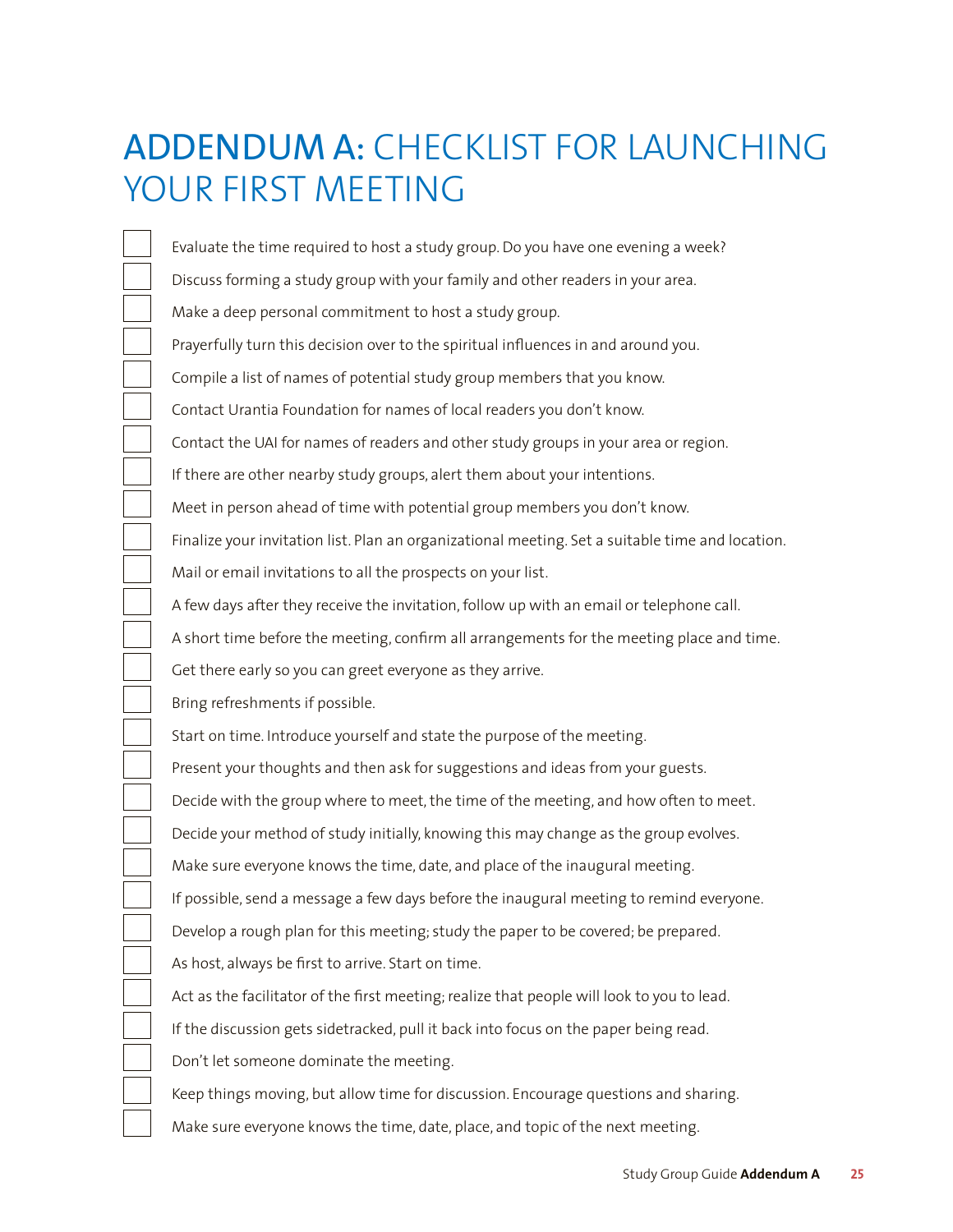# ADDENDUM B: CONTACT LIST FOR STUDY GROUP ASSISTANCE

## **UAI STUDY GROUP COMMITTEE**

Caio Donega UAI Study Group Committee 559 W. Diversey Parkway #351 Chicago, IL 60614, USA [studygroupchair.uai@gmail.com](mailto:studygroupchair.uai@gmail.com)

## **URANTIA ASSOCIATION INTERNATIONAL (UAI)**

URANTIA ASSOCIATION INTERNATIONAL 559 West Diversey Parkway #351 Chicago, IL 60614, USA Phone 773-572-1180 Fax 773-572-1181 Rick Lyon, Executive Administrator [uaicentraloffice@urantia-uai.org](mailto:uaicentraloffice@urantia-uai.org)

# **URANTIA FOUNDATION**

533 Diversey Parkway Chicago, IL 60614, USA [urantia@urantia.org](mailto:urantia@urantia.org) Call 1-800-URANTIA in the U.S (international callers: 1-773-525-3319)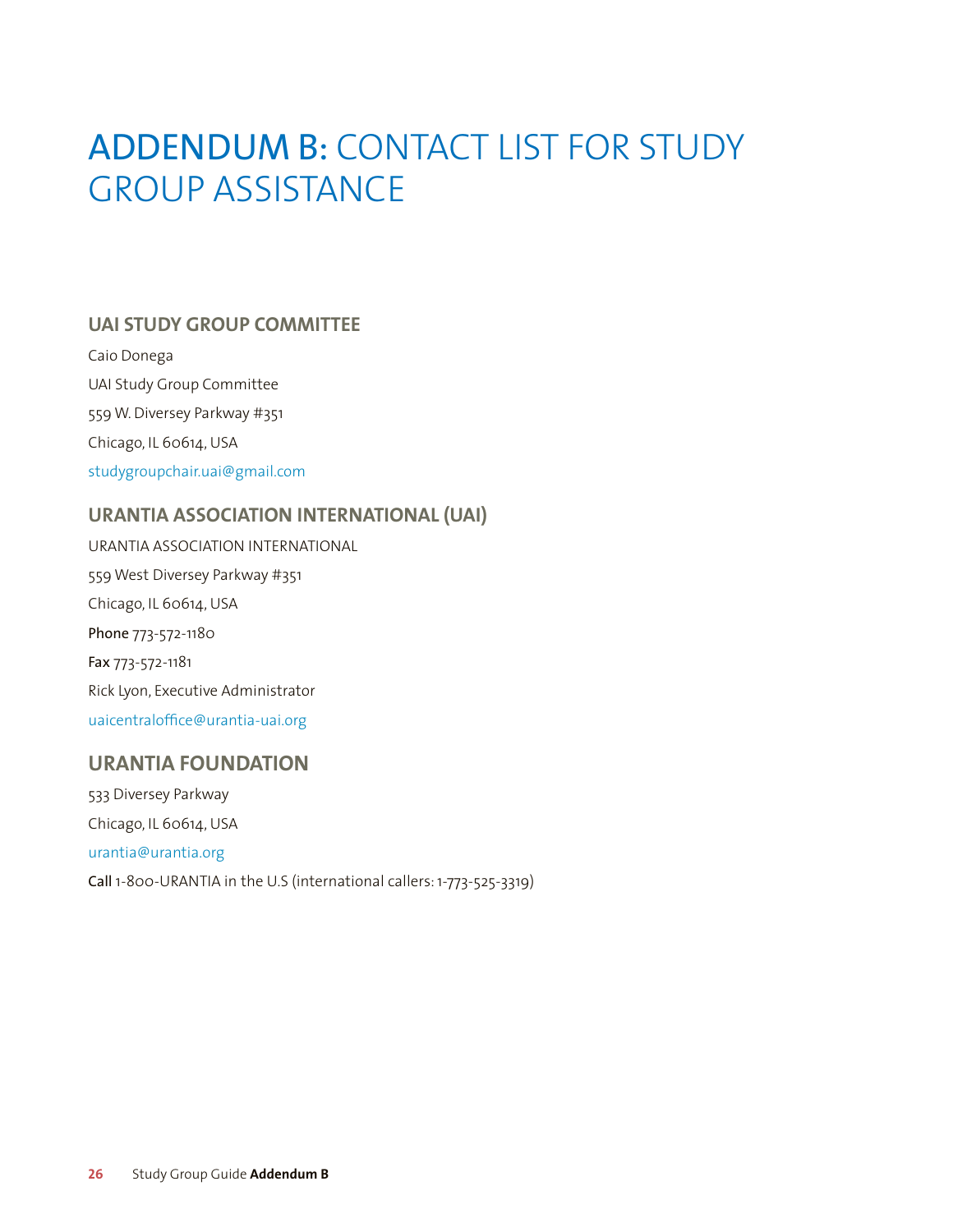# ADDENDUM C: JOINING UAI's STUDY GROUP **DATABASE**

If you are the host or organizer of a study group in your communities, and you would like to be listed in L<br>global database of study groups that is operated in cooperation with the Study Group Portal (a internet f you are the host or organizer of a study group in your communities, and you would like to be listed in UAI's initiative of the three leading Urantia movement organizations), please go online to submit your information at this link:

#### [www.studygrouportal.org](http://www.studygrouportal.org)

Or, you mail fill out the following hard-copy form and mail it to: URANTIA ASSOCIATION INTERNATIONAL Study Group Committee 559 West Diversey Parkway #351 Chicago, IL 60614 USA Phone 773-572-1180 Fax 773-572-1181 Rick Lyon, Executive Administrator [uaicentraloffice@urantia-uai.org](mailto:uaicentraloffice@urantia-uai.org)

## **Please circle the appropriate answer to the following questions:**

|                                                                                                                                 | 1.1/we currently host a Urantia Book study group. |  |  | Yes | No |  |  |
|---------------------------------------------------------------------------------------------------------------------------------|---------------------------------------------------|--|--|-----|----|--|--|
| 2. Is your group open to new members or visitors?                                                                               |                                                   |  |  | Yes | No |  |  |
| 3. Can we assure readers that your study group will focus<br>only on study of The Urantia Book?                                 |                                                   |  |  | Yes | No |  |  |
| 4. May we share your contact information with others only for the<br>purpose of attending your Urantia Book study group?<br>Yes |                                                   |  |  |     | No |  |  |
|                                                                                                                                 |                                                   |  |  |     |    |  |  |
|                                                                                                                                 |                                                   |  |  |     |    |  |  |
|                                                                                                                                 |                                                   |  |  |     |    |  |  |
|                                                                                                                                 |                                                   |  |  |     |    |  |  |
|                                                                                                                                 |                                                   |  |  |     |    |  |  |
|                                                                                                                                 |                                                   |  |  |     |    |  |  |
|                                                                                                                                 |                                                   |  |  |     |    |  |  |
|                                                                                                                                 |                                                   |  |  |     |    |  |  |
|                                                                                                                                 |                                                   |  |  |     |    |  |  |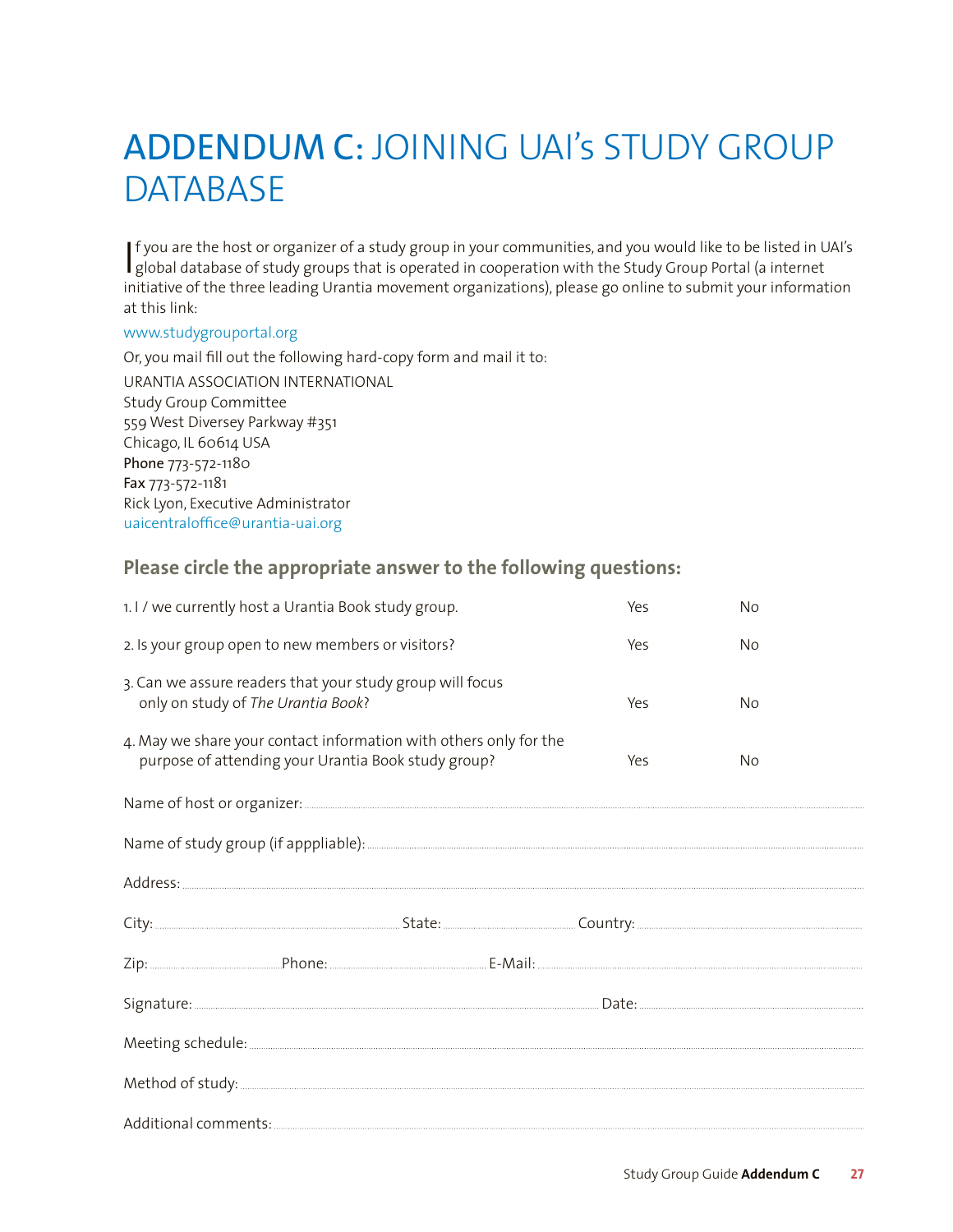# ADDENDUM D: NEWSLETTER ARTICLE SUBMISSION FORM

Any host or organizer of a study group is encouraged to submit news about your group and/or photos to UAI at this link:

[studygroupchair.uai@gmail.com](mailto:studygroupchair.uai@gmail.com)

Or, you mail fill out the following hard-copy form (along with photos of you have them) and mail to:

UAI Study Group Committee

559 West Diversey Parkway #351 Chicago, IL 60614 USA Phone: 773-572-1180 Fax: 773-572-1181 Email: [studygroupchair.uai@gmail.com](mailto:studygroupchair.uai@gmail.com)